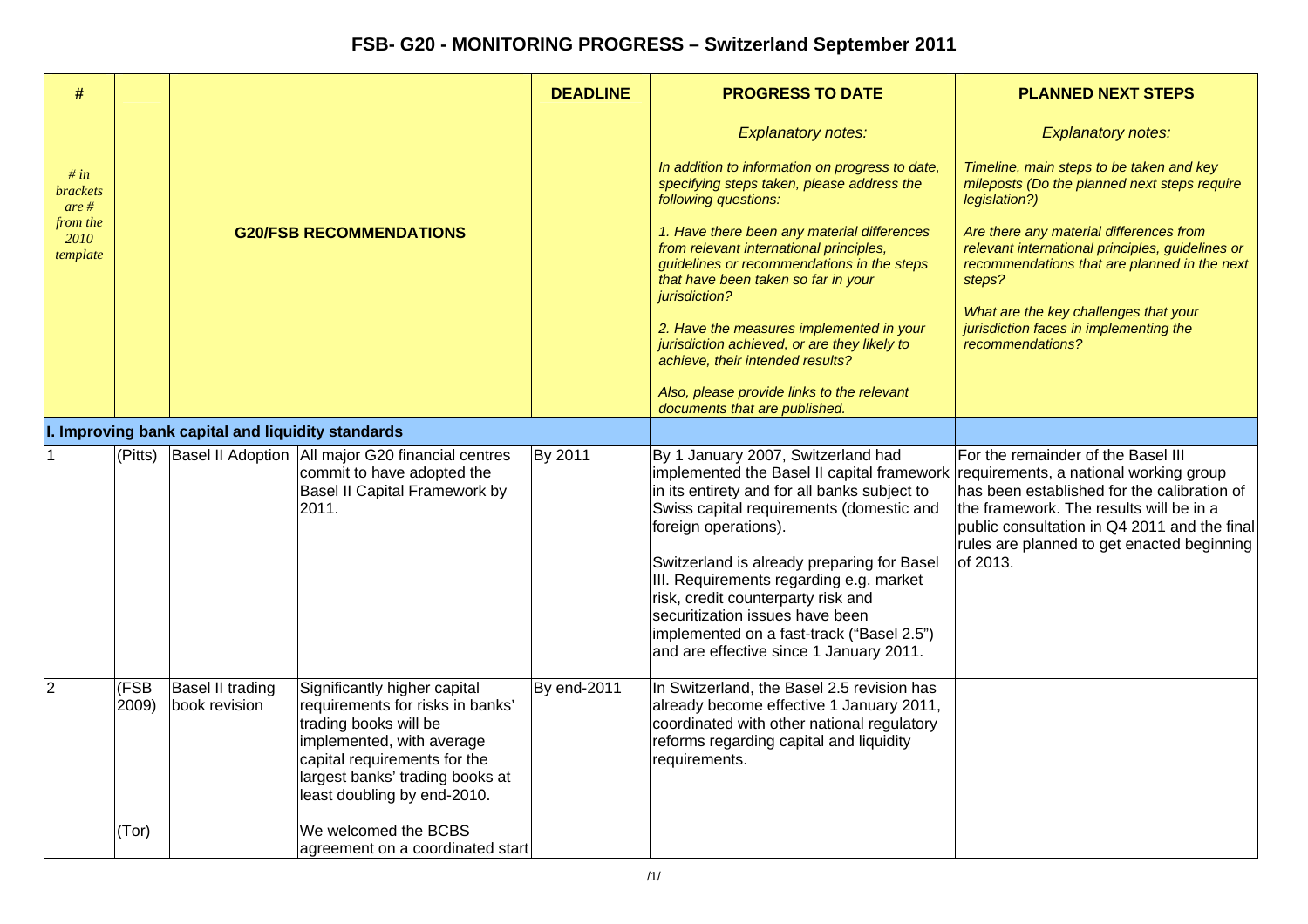|                                    |               |                                                                                                                                                                                                                                                                                     | date not later than 31 December<br>2011 for all elements of the<br>revised trading book rules.                                                                                                                                                                                                                                                                                                                                                                                                                                                                                      |         |                                                                                                                                                                                                                                                                                                                                                                                                                                                                                                                                                                                                                                                                                                                                                                                                                                                 |                                                                                                                        |
|------------------------------------|---------------|-------------------------------------------------------------------------------------------------------------------------------------------------------------------------------------------------------------------------------------------------------------------------------------|-------------------------------------------------------------------------------------------------------------------------------------------------------------------------------------------------------------------------------------------------------------------------------------------------------------------------------------------------------------------------------------------------------------------------------------------------------------------------------------------------------------------------------------------------------------------------------------|---------|-------------------------------------------------------------------------------------------------------------------------------------------------------------------------------------------------------------------------------------------------------------------------------------------------------------------------------------------------------------------------------------------------------------------------------------------------------------------------------------------------------------------------------------------------------------------------------------------------------------------------------------------------------------------------------------------------------------------------------------------------------------------------------------------------------------------------------------------------|------------------------------------------------------------------------------------------------------------------------|
| 3(5, 6,<br>8)                      |               | (Seoul) Adoption and<br>to improve bank<br>capital and<br>liquidity<br>standards (Basel<br>III); including<br>leverage ratios<br>(Note) Please<br>explain<br>developments in<br>i) capital<br>standards, ii)<br>liquidity<br>standards and iii)<br>leverage ratios<br>respectively. | We are committed to adopt and<br>implementation of implement fully these standards<br>international rules (Basel III) within the agreed<br>timeframe that is consistent with<br>economic recovery financial<br>stability. The new framework will<br>be translated into our national<br>laws and regulations, and will be<br>implemented starting on January<br>1, 2013 and fully phased in by<br>January 1, 2019.                                                                                                                                                                   | 2019.   | January 1, 2013 Work to implement the Basel III proposals<br>and fully phased has progressed and the Swiss regulations<br>in by January 1, reflecting Basel III will be in public<br>consultation in Q4 2011. In addition to the<br>Basel III requirements, Switzerland is<br>working on a framework to tackle the "too<br>big to fail" issues. The findings of an expert<br>commission with significant participation of<br>FINMA, SNB and the Federal Department<br>of Finance (FDF) have been published in<br>September 2010. The legal framework has<br>been drafted and is currently in<br>consultation. It is planned to get enacted in<br>2012. As outlined above, some of the Basel<br>requirements ("Basel 2.5") are already in<br>force, as have been stricter Pillar II<br>requirements and a leverage ratio for the<br>large banks. | Implementation of Basel III is planned as of<br>1 January 2013.                                                        |
| 4(4, 7, 9,  (WAP))<br>$ 48\rangle$ | (FSF<br>2009) | Strengthening<br>supervision and<br>guidelines on<br>banks' risk<br>management<br>practices                                                                                                                                                                                         | Regulators should develop<br>enhanced guidance to<br>strengthen banks' risk<br>management practices, in line<br>with international best practices,<br>and should encourage financial<br>firms to re-examine their internal<br>controls and implement<br>strengthened policies for sound<br>risk management.<br>1.4 Supervisors should use the<br><b>BCBS</b> enhanced stress testing<br>practices as a critical part of the<br>Pillar 2 supervisory review<br>process to validate the adequacy<br>of banks' capital buffers above<br>the minimum regulatory capital<br>requirement. | Ongoing | Examples for enhanced guidance to<br>strengthen banks' risk management<br>practices are:<br>• More robust liquidity regulation for the<br>two large banks.<br>. New compensation circular of FINMA to<br>avoid excessive risk incentives for<br>financial institution staff.<br>FINMA participates actively and adopts the<br>standards/ best practices proposed by the<br>Basel Committee and other international<br>regulatory bodies, like the Senior<br>Supervisors Group.<br>The approach adopted by FINMA to<br>perform ST to the Swiss large banks<br>consists of two different workstreams: the<br>Building Block Analysis (BBA), and the<br>Loss Potential Analysis (LPA). The BBA                                                                                                                                                     | FINMA and the SNB continue to monitor<br>the economic environment and will adapt<br>the stress scenarios as necessary. |
|                                    | (FSF          |                                                                                                                                                                                                                                                                                     | II.10 National supervisors should                                                                                                                                                                                                                                                                                                                                                                                                                                                                                                                                                   |         | consists in a mandatory and uniform ST-                                                                                                                                                                                                                                                                                                                                                                                                                                                                                                                                                                                                                                                                                                                                                                                                         |                                                                                                                        |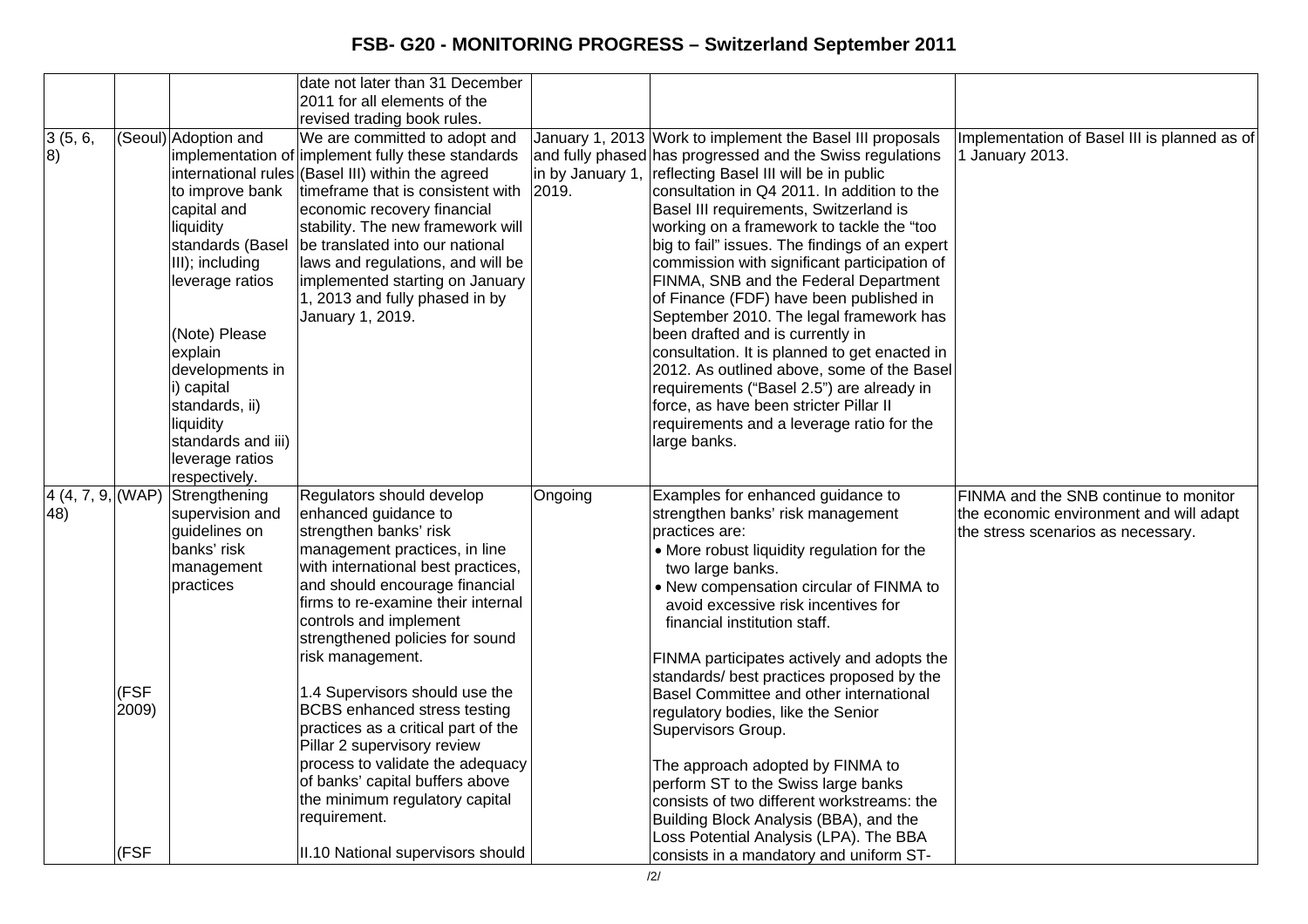|       | 2008)<br>(FSB<br>2009)    |                                                                                 | closely check banks'<br>implementation of the updated<br>guidance on the management<br>and supervision of liquidity as<br>part of their regular supervision.<br>If banks' implementation of the<br>guidance is inadequate,<br>supervisors will take more<br>prescriptive action to improve<br>practices.<br>Regulators and supervisors in<br>emerging markets will enhance<br>their supervision of banks'<br>operation in foreign currency<br>funding markets.<br>II. Addressing systemically important financial institutions (SIFIs) |         | analysis developed jointly by FINMA and<br>SNB and imposed to banks. This analysis<br>is intended to address limitations in the<br>bank-internal ST-frameworks and, at the<br>same time, to provide a better platform to<br>compare ST-frameworks of the two Swiss<br>large banks. The design of the BBA allows<br>for an assessment of various market-,<br>credit-, funding-, as well as business risk<br>factors. In order to ensure continued<br>relevancy, FINMA and SNB have put in<br>place a formal revision process in close<br>collaboration with the two banks. The LPA<br>is the analysis of the potential cumulative<br>loss of Swiss large banks in case of a<br>further drastic deterioration of markets. The<br>LPA identifies so-called "hot spots", i.e.<br>critical portfolios or business lines of the<br>two large banks. The results and<br>conclusions from the BBA are used as<br>input (together with bank-internal risk<br>reports and discussions with banks' senior<br>risk management) for the LPA and the<br>discussions in the context of LPA are used<br>to refine the BBA. The stress scenarios are<br>developed in conjunction with the SNB.<br>In the course of the Basel III<br>implementation, Switzerland is currently<br>working on a new liquidity regime. For the<br>two large banks, comparable requirements<br>have already been put in force on the basis<br>of an agreement in 2010. |  |
|-------|---------------------------|---------------------------------------------------------------------------------|----------------------------------------------------------------------------------------------------------------------------------------------------------------------------------------------------------------------------------------------------------------------------------------------------------------------------------------------------------------------------------------------------------------------------------------------------------------------------------------------------------------------------------------|---------|----------------------------------------------------------------------------------------------------------------------------------------------------------------------------------------------------------------------------------------------------------------------------------------------------------------------------------------------------------------------------------------------------------------------------------------------------------------------------------------------------------------------------------------------------------------------------------------------------------------------------------------------------------------------------------------------------------------------------------------------------------------------------------------------------------------------------------------------------------------------------------------------------------------------------------------------------------------------------------------------------------------------------------------------------------------------------------------------------------------------------------------------------------------------------------------------------------------------------------------------------------------------------------------------------------------------------------------------------------------------------------------------------------------------------------|--|
|       |                           |                                                                                 |                                                                                                                                                                                                                                                                                                                                                                                                                                                                                                                                        |         |                                                                                                                                                                                                                                                                                                                                                                                                                                                                                                                                                                                                                                                                                                                                                                                                                                                                                                                                                                                                                                                                                                                                                                                                                                                                                                                                                                                                                                  |  |
| 5(19) | $\sqrt{\text{P}}$ (Pitts) | Consistent,<br>consolidated<br>supervision and<br>regulation of<br><b>SIFIs</b> | All firms whose failure could<br>pose a risk to financial stability<br>must be subject to consistent,<br>consolidated supervision and<br>regulation with high standards.                                                                                                                                                                                                                                                                                                                                                               | Ongoing | FINMA has supervisory powers for financial<br>groups and conglomerates, including<br>appropriate intervention powers and rights<br>to access information on group as well as<br>solo level. All institutions regarded as<br>systemically important for Switzerland<br>subject to consolidated group regulation<br>and supervision. Group supervision, which<br>is also applied to big insurance groups, has                                                                                                                                                                                                                                                                                                                                                                                                                                                                                                                                                                                                                                                                                                                                                                                                                                                                                                                                                                                                                      |  |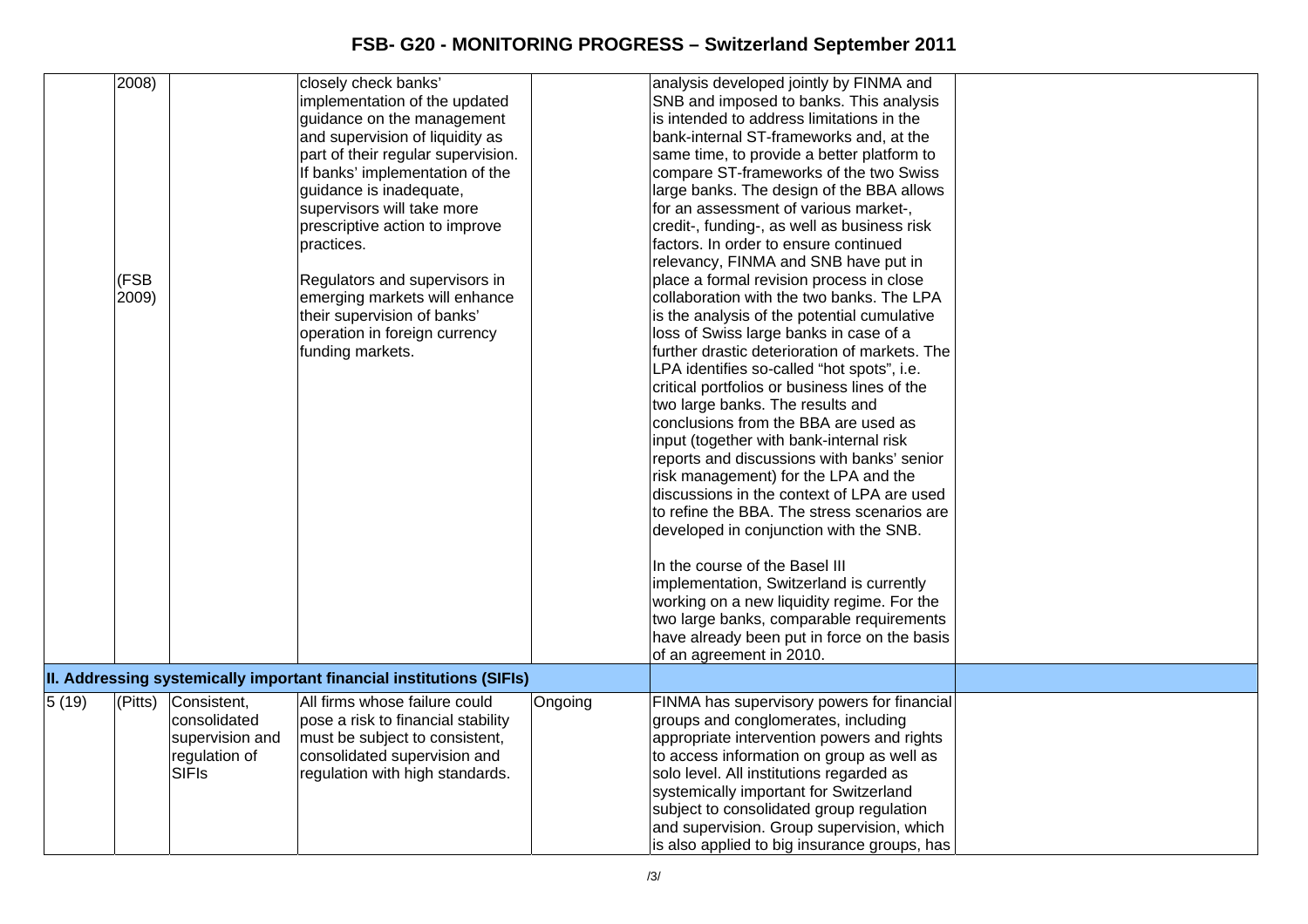|       |         |                 |                                   |                   | been broadened and extended in the              |  |
|-------|---------|-----------------|-----------------------------------|-------------------|-------------------------------------------------|--|
|       |         |                 |                                   |                   | aftermath of the crisis.                        |  |
|       |         |                 |                                   |                   |                                                 |  |
|       |         |                 |                                   |                   | In addition the Federal Council wishes to       |  |
|       |         |                 |                                   |                   | limit the economic risks posed by SIFIs On      |  |
|       |         |                 |                                   |                   | 20 April 2011, the Federal Council              |  |
|       |         |                 |                                   |                   | submitted the dispatch on strengthening         |  |
|       |         |                 |                                   |                   | financial sector stability (too big to fail) to |  |
|       |         |                 |                                   |                   | parliament. The proposed package of             |  |
|       |         |                 |                                   |                   | measures in the areas of capital                |  |
|       |         |                 |                                   |                   | requirements, liquidity, risk diversification   |  |
|       |         |                 |                                   |                   | and organizational structure is designed to     |  |
|       |         |                 |                                   |                   | strengthen the stability of the financial       |  |
|       |         |                 |                                   |                   | system and to prevent the government from       |  |
|       |         |                 |                                   |                   | having to use tax revenues in the future in     |  |
|       |         |                 |                                   |                   | order to bail out SIBs. The Federal             |  |
|       |         |                 |                                   |                   | Council's bill is largely based on the          |  |
|       |         |                 |                                   |                   | recommendations of a Commission of              |  |
|       |         |                 |                                   |                   | Experts. The Commission has under               |  |
|       |         |                 |                                   |                   | significant contributions of FINMA, SNB         |  |
|       |         |                 |                                   |                   | and FDF submitted its final report to the       |  |
|       |         |                 |                                   |                   | Federal Council on 30 September 2010.           |  |
|       |         |                 |                                   |                   | The proposal has been adopted by the first      |  |
|       |         |                 |                                   |                   | chamber of the Swiss Parliament and will        |  |
|       |         |                 |                                   |                   | be considered by the second chamber             |  |
|       |         |                 |                                   |                   | during the autumn session in September          |  |
|       |         |                 |                                   |                   | 2011. The legislative amendments could          |  |
|       |         |                 |                                   |                   | thus come into force at the beginning of        |  |
|       |         |                 |                                   |                   | 2012.                                           |  |
|       |         |                 |                                   |                   |                                                 |  |
| 6(43, | (Pitts) | Mandatory       | Systemically important financial  | End-2010 (for     | An expert group has, under significant          |  |
| (44)  |         | international   | firms should develop              | setting up crisis | participation of FINMA, SNB and FDF,            |  |
|       |         | recovery and    | internationally-consistent firm-  | management        | developed policy recommendations in the         |  |
|       |         | resolution      | specific contingency and          | groups)           | area of capital (quality and quantity),         |  |
|       |         | planning for G- | resolution plans. Our authorities |                   | liquidity, organisation/resolvability as well   |  |
|       |         | SIFIs           | should establish crisis           |                   | as risk concentration. On the basis of the      |  |
|       |         |                 | management groups for the         |                   | expert group's recommendation an                |  |
|       |         |                 | major cross-border firms and a    |                   | amendment to the Banking Act has been           |  |
|       |         |                 | legal framework for crisis        |                   | prepared that is currently being debated in     |  |
|       |         |                 | intervention as well as improve   |                   | parliament. The legal changes are planned       |  |
|       |         |                 | information sharing in times of   |                   | to be in force as of 1 January 2013.            |  |
|       |         |                 | stress.                           |                   |                                                 |  |
|       |         |                 |                                   |                   | Switzerland has established supervisory         |  |
|       |         |                 |                                   |                   |                                                 |  |
|       | (Seoul) |                 | We agreed that G-SIFIs should     | Ongoing           | college arrangements for large Swiss            |  |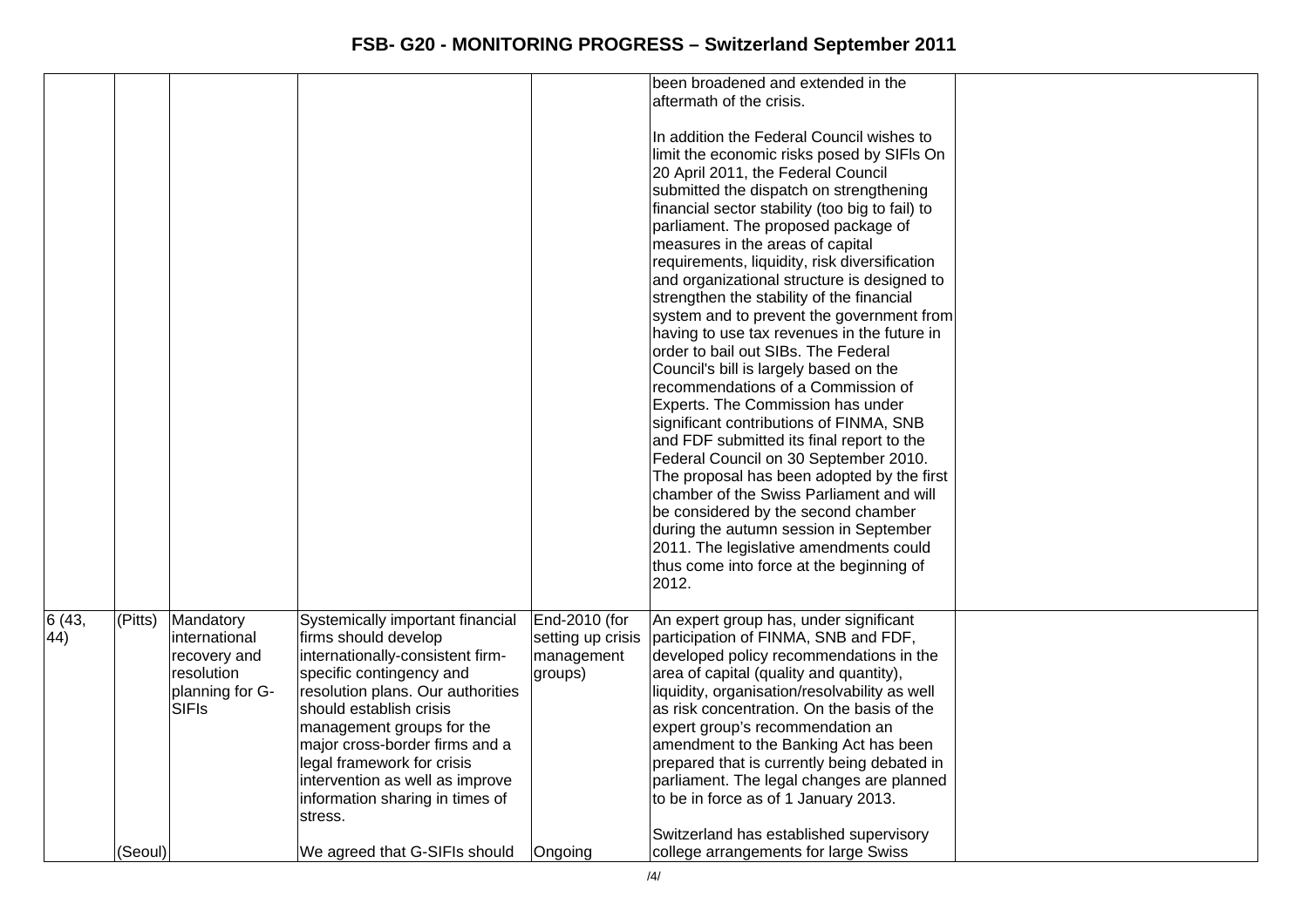|       |       |               | be subject to a sustained                           |         | cross-border insurance and banking groups    |  |
|-------|-------|---------------|-----------------------------------------------------|---------|----------------------------------------------|--|
|       |       |               | process of mandatory                                |         | which cover risk management and              |  |
|       |       |               | international recovery and                          |         | contingency aspects. College meetings        |  |
|       |       |               | resolution planning. We agreed                      |         | dedicated to cross-border cooperation on     |  |
|       |       |               | to conduct rigorous risk                            |         | crisis management according to Principle 4   |  |
|       |       |               | assessment on G-SIFIs through                       |         | involving all relevant authorities (central  |  |
|       |       |               | international supervisory                           |         | banks and supervisors) have taken place      |  |
|       |       |               | colleges and negotiate                              |         | for all relevant institutions and will be    |  |
|       |       |               | institution-specific crisis                         |         | repeated in future when appropriate.         |  |
|       |       |               | cooperation agreements within                       |         |                                              |  |
|       |       |               | crisis management groups.                           |         |                                              |  |
|       |       |               |                                                     |         |                                              |  |
|       | (Lon) |               | To implement the FSF principles                     |         |                                              |  |
|       |       |               | for cross-border crisis                             |         |                                              |  |
|       |       |               | management immediately. Home                        |         |                                              |  |
|       |       |               | authorities of each major                           |         |                                              |  |
|       |       |               | financial institution should ensure                 |         |                                              |  |
|       |       |               | that the group of authorities with                  |         |                                              |  |
|       |       |               | a common interest in that                           |         |                                              |  |
|       |       |               | financial institution meets at least                |         |                                              |  |
|       |       |               | annually.                                           |         |                                              |  |
| 7(45) |       |               | (Seoul) Implementation of We reaffirmed our Toronto | Ongoing | The Swiss banking resolution regime is       |  |
|       |       | <b>BCBS</b>   | commitment to national-level                        |         | particularly suited for cross-border cases,  |  |
|       |       |               | recommendations implementation of the BCBS's        |         | as its provisions allow for a resolution     |  |
|       |       | on the cross- | cross-border resolution                             |         | process across jurisdictions. The Swiss      |  |
|       |       | border bank   | recommendations.                                    |         | framework has been applied successfully      |  |
|       |       | resolution    |                                                     |         | on several occasions as it provides the      |  |
|       | (Tor) |               | We endorsed and have                                |         | instruments for timely and effective         |  |
|       |       |               | committed to implement our                          |         | measures, protecting all stakeholders in an  |  |
|       |       |               | domestic resolution powers and                      |         | adequate way. With regard to Swiss SIFI      |  |
|       |       |               | tools in a manner that preserves                    |         | and in the course of the new Swiss too big   |  |
|       |       |               | financial stability and are                         |         | to fail legislation, new organisational      |  |
|       |       |               | committed to implement the ten                      |         | requirements are currently being developed   |  |
|       |       |               | key recommendations on cross-                       |         | that aim at improving the international and  |  |
|       |       |               | border bank resolution issued by                    |         | domestic resolvability of such institutions. |  |
|       |       |               | the BCBS in March 2010.                             |         | Between FINMA and SNB, a formal MoU is       |  |
|       |       |               |                                                     |         | in place describing the areas of             |  |
|       | (WAP) |               | National and regional authorities                   |         | responsibility of both institutions. It also |  |
|       |       |               | should review resolution regimes                    |         | identifies areas of common interest and      |  |
|       |       |               | and bankruptcy laws in light of                     |         | details the cooperation on these subjects.   |  |
|       |       |               | recent experience to ensure that                    |         | Furthermore, a tripartite MoU, signed in     |  |
|       |       |               | they permit an orderly wind-down                    |         | January 2011, including the Swiss Federal    |  |
|       |       |               | of large complex cross-border                       |         | Department of Finance, FINMA and the         |  |
|       |       |               | financial institutions.                             |         | SNB complements the supervisory setup.       |  |
|       |       |               |                                                     |         |                                              |  |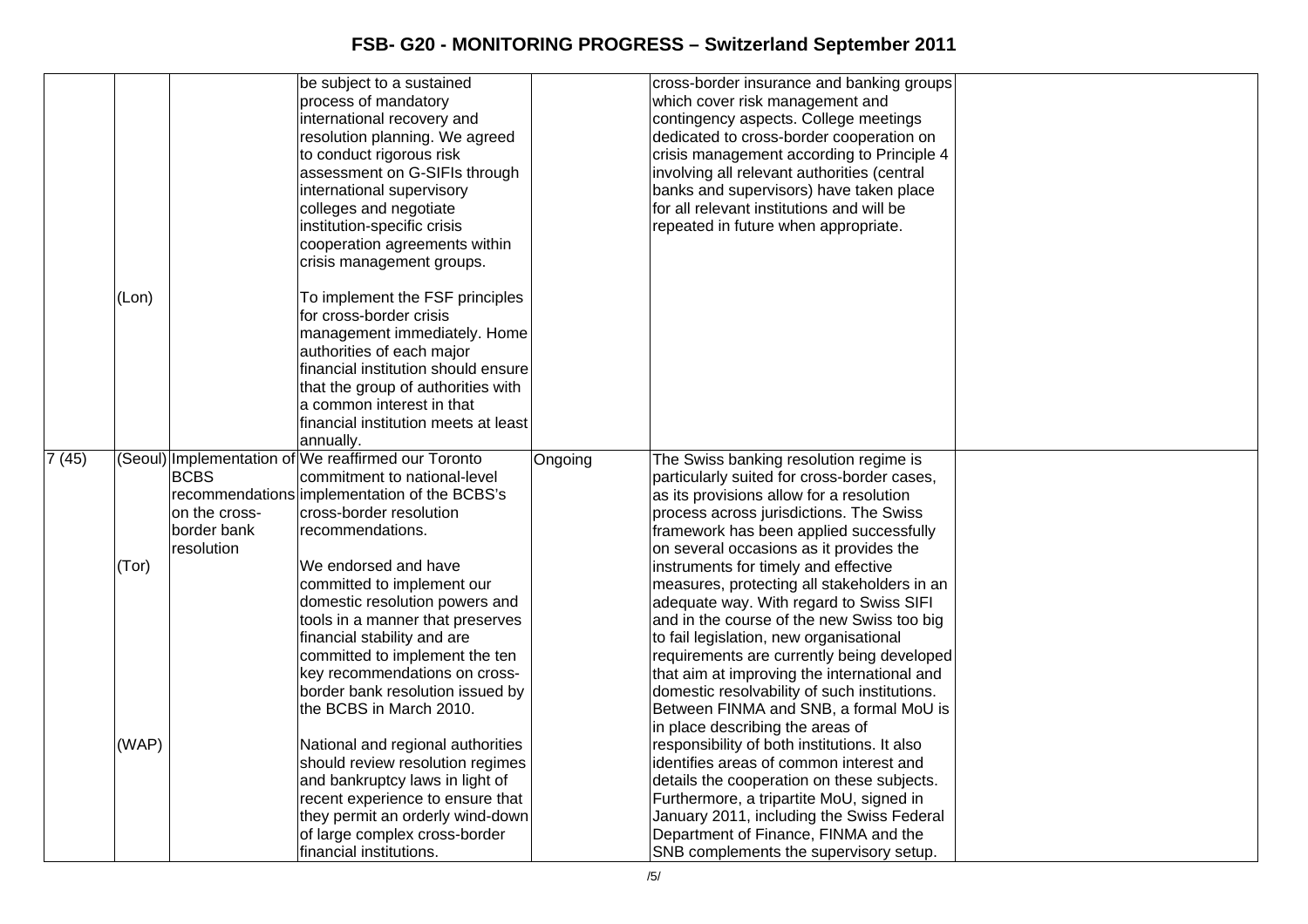|          |               |                                |                                                                     |                | In addition to ensuring a regular exchange                                                |  |
|----------|---------------|--------------------------------|---------------------------------------------------------------------|----------------|-------------------------------------------------------------------------------------------|--|
|          | (FSF<br>2008) |                                | VI.6 Domestically, authorities<br>need to review and, where         |                | of views and information between these<br>authorities, the MoU includes provisions for    |  |
|          |               |                                | needed, strengthen legal powers                                     |                | the authorities' terms of cooperation in the                                              |  |
|          |               |                                | and clarify the division of                                         |                | event of a crisis.                                                                        |  |
|          |               |                                | responsibilities of different                                       |                |                                                                                           |  |
|          |               |                                | national authorities for dealing                                    |                |                                                                                           |  |
|          |               |                                | with weak and failing banks.                                        |                |                                                                                           |  |
| 8(41)    | (Lon)         | Supervisory                    | To establish the remaining                                          | June 2009 (for | Supervisory colleges have already been                                                    |  |
|          |               | colleges                       | supervisory colleges for                                            | establishing   | established for all four large cross-border                                               |  |
|          |               |                                | significant cross-border firms by                                   | supervisory    | groups requiring a college according to the                                               |  |
|          |               |                                | June 2009.                                                          | colleges)      | criteria of the FSB (2 banks and 2                                                        |  |
|          | (Seoul)       |                                | We agreed to conduct rigorous                                       | Ongoing        | insurance firms). The insurance firms are<br>covered by global supervisory colleges       |  |
|          |               |                                | risk assessment on these firms                                      |                | since 2008. For the two banks,                                                            |  |
|          |               |                                | through international supervisory                                   |                | arrangements similar to supervisory                                                       |  |
|          |               |                                | colleges                                                            |                | colleges have been in place since 2000.                                                   |  |
|          |               |                                |                                                                     |                | Supervisory colleges are also in place for                                                |  |
|          |               |                                |                                                                     |                | other important financial institutions.                                                   |  |
|          |               |                                |                                                                     |                |                                                                                           |  |
| 9(42)    | (FSF<br>2008) | Supervisory                    | V.7 To quicken supervisory<br>responsiveness to developments        | Ongoing        | On national level, SNB and FINMA share<br>tight links in monitoring the financial sector  |  |
|          |               | exchange of<br>information and | that have a common effect                                           |                | on the micro as well as macro level and                                                   |  |
|          |               | coordination                   | across a number of institutions,                                    |                | coordinate regulatory initiatives of shared                                               |  |
|          |               |                                | supervisory exchange of                                             |                | interest. On international level, FINMA has                                               |  |
|          |               |                                | information and coordination in                                     |                | long standing relations with the supervisors                                              |  |
|          |               |                                | the development of best practice                                    |                | of important markets the Swiss SIFIs                                                      |  |
|          |               |                                | benchmarks should be improved                                       |                | operate in and has recently broadened and                                                 |  |
|          |               |                                | at both national and international                                  |                | extended supervisory cooperation following                                                |  |
|          |               |                                | levels.                                                             |                | the BCBS work on colleges.                                                                |  |
| 10 (New) |               | (Seoul) More effective         | We agreed that supervisors                                          | Ongoing        | The new integrated supervisory authority                                                  |  |
|          |               | oversight and                  | should have strong and                                              |                | FINMA was established in 2009 and was                                                     |  |
|          |               | supervision                    | unambiguous mandates,                                               |                | given increased independence and                                                          |  |
|          |               |                                | sufficient independence to act,                                     |                | additional tools compared to its ancestor                                                 |  |
|          |               |                                | appropriate resources, and a full                                   |                | authorities. In 2010, in its report on the                                                |  |
|          |               |                                | suite of tools and powers to                                        |                | financial crisis the control committee of the                                             |  |
|          |               |                                | proactively identify and address<br>risks, including regular stress |                | parliament deemed FINMA's mandate and                                                     |  |
|          |               |                                | testing and early intervention.                                     |                | organisational setup appropriate. Within the<br>current organisational setup, the lessons |  |
|          |               |                                |                                                                     |                | from the financial crisis led to an improved                                              |  |
|          |               |                                |                                                                     |                | and more consequently risk oriented                                                       |  |
|          |               |                                |                                                                     |                | supervisory approach and an improved                                                      |  |
|          |               |                                |                                                                     |                | stress testing framework.                                                                 |  |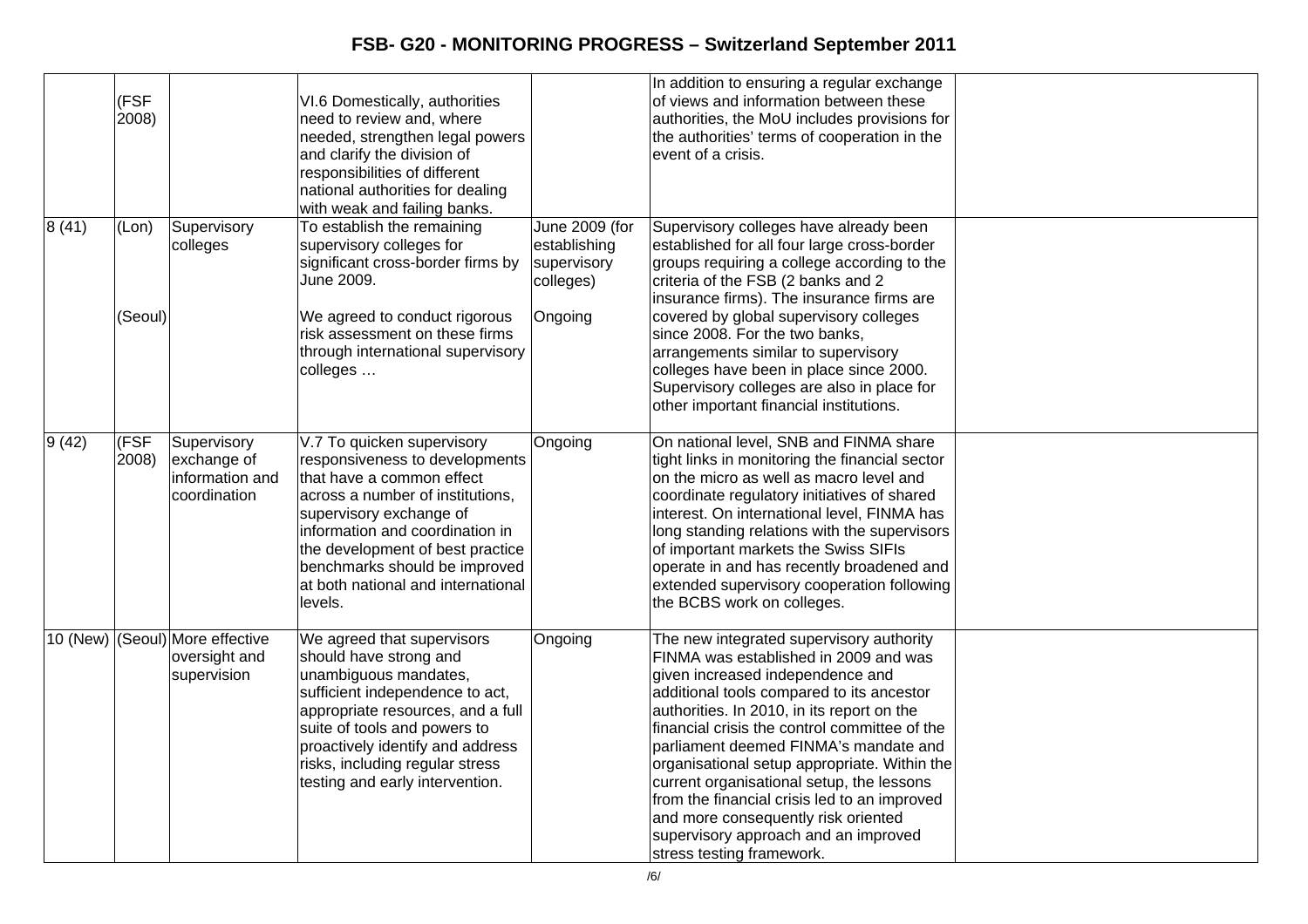| financial system   |                |                                                                                                 | III. Extending the regulatory perimeter to entities/activities that pose risks to the                                                                                                                                                                                                                                                                                                                                                                                                                                                                           |          |                                                                                                                                                                                                                                                                                                                                                                                                                                                                                                                                                                                                                                                                                                                                                                                                                        |                                                                                                                                                                                                                                                                                                                                                                                                                                                                                                                            |
|--------------------|----------------|-------------------------------------------------------------------------------------------------|-----------------------------------------------------------------------------------------------------------------------------------------------------------------------------------------------------------------------------------------------------------------------------------------------------------------------------------------------------------------------------------------------------------------------------------------------------------------------------------------------------------------------------------------------------------------|----------|------------------------------------------------------------------------------------------------------------------------------------------------------------------------------------------------------------------------------------------------------------------------------------------------------------------------------------------------------------------------------------------------------------------------------------------------------------------------------------------------------------------------------------------------------------------------------------------------------------------------------------------------------------------------------------------------------------------------------------------------------------------------------------------------------------------------|----------------------------------------------------------------------------------------------------------------------------------------------------------------------------------------------------------------------------------------------------------------------------------------------------------------------------------------------------------------------------------------------------------------------------------------------------------------------------------------------------------------------------|
| 11(27)             | (Lon)          | Review of the<br>boundaries of the<br>regulatory<br>framework                                   | We will each review and adapt<br>the boundaries of the regulatory<br>framework to keep pace with<br>developments in the financial<br>system and promote good<br>practices and consistent<br>approaches at an international<br>level.                                                                                                                                                                                                                                                                                                                            | Ongoing  | FINMA is continuously reviewing the<br>adequacy of the regulatory and supervisory<br>framework and actively contributes to the<br>international discussion. FINMA is part of<br>the IOSCO task force on unregulated<br>entities and takes part in the development<br>of the IOSCO recommendations.                                                                                                                                                                                                                                                                                                                                                                                                                                                                                                                     |                                                                                                                                                                                                                                                                                                                                                                                                                                                                                                                            |
| 12(30)             | (FSF)<br>2008) | Supervisory<br>resources and<br>expertise to<br>oversee the risks<br>of financial<br>innovation | V.1 Supervisors should see that<br>they have the requisite resources<br>and expertise to oversee the<br>risks associated with financial<br>innovation and to ensure that<br>firms they supervise have the<br>capacity to understand and<br>manage the risks.                                                                                                                                                                                                                                                                                                    | Ongoing  | FINMA is operating qualified and<br>experienced risk departments directly<br>overseeing the risk of large banks and<br>insurances. Other institutions are covered<br>by an early warning system as described<br>below and are regularly reviewed by<br>external auditors directly reporting to<br>FINMA (dualistic supervision). The<br>procedure proved to be effective. It helps to<br>concentrate supervisory resources, while at<br>the same time making sure that issues get<br>recognized and addressed within the<br>continual supervision process.                                                                                                                                                                                                                                                             |                                                                                                                                                                                                                                                                                                                                                                                                                                                                                                                            |
| <b>Hedge funds</b> |                |                                                                                                 |                                                                                                                                                                                                                                                                                                                                                                                                                                                                                                                                                                 |          |                                                                                                                                                                                                                                                                                                                                                                                                                                                                                                                                                                                                                                                                                                                                                                                                                        |                                                                                                                                                                                                                                                                                                                                                                                                                                                                                                                            |
| 13(33)             | (Lon)          | (Seoul) Regulation<br>(including<br>registration) of<br>hedge funds                             | We also firmly recommitted to<br>work in an internationally<br>consistent and non-<br>discriminatory manner to<br>strengthen regulation and<br>supervision on hedge funds,<br>Hedge funds or their managers<br>will be registered and will be<br>required to disclose appropriate<br>information on an ongoing basis<br>to supervisors or regulators,<br>including on their leverage,<br>necessary for assessment of the<br>systemic risks they pose<br>individually or collectively. Where<br>appropriate registration should<br>be subject to a minimum size. | End-2009 | Switzerland applies both a direct and an<br>indirect supervisory approach with respect<br>to hedge funds. Directly supervised (after<br>having received the necessary approval by<br>FINMA) are all domestic hedge funds and<br>foreign ones if they shall be distributed in<br>public in or from Switzerland, regardless of<br>their size. In addition, managers of<br>domestic hedge funds need an<br>authorization. For managers of foreign<br>hedge funds an authorization is, so far,<br>optional. The third element of the direct<br>supervisory approach relates to distribution<br>matters and concerns representatives and<br>distributors of hedge funds. The indirect<br>supervisory approach takes place through<br>their interfaces with banks. Moreover,<br>certain investment restrictions for insurers | FINMA currently reviews the approach on<br>hedge fund regulation and supervision,<br>also in regard to information gathering and<br>disclosure. In addition to the IOSCO<br>principles published in June 2009, which<br>are primarily focused on market behaviour<br>aspects, the review also touches on policy<br>options. Changes have to be implemented<br>through the legislative process. The<br>respective draft of the amendment of the<br>collective investment scheme act is<br>currently in public consultation. |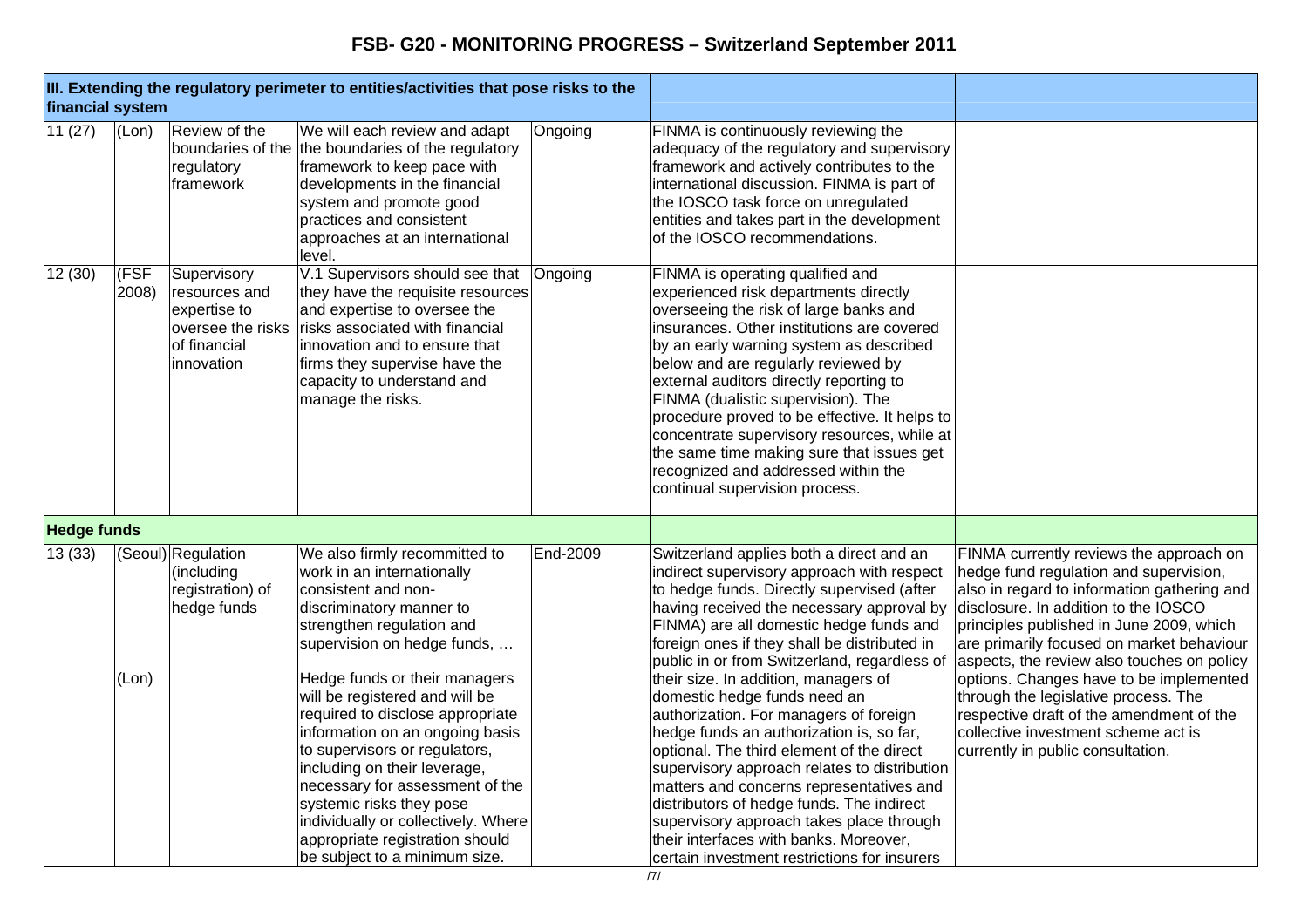|         |       |                                                              | They will be subject to oversight<br>to ensure that they have<br>adequate risk management.                                                                                                                                                                                                                                                                                      |          | exist.                                                                                                                                                                                                                                                                                                                                                                                                                                                                                                                                                                                                                                                                                                                                                                                                          |  |
|---------|-------|--------------------------------------------------------------|---------------------------------------------------------------------------------------------------------------------------------------------------------------------------------------------------------------------------------------------------------------------------------------------------------------------------------------------------------------------------------|----------|-----------------------------------------------------------------------------------------------------------------------------------------------------------------------------------------------------------------------------------------------------------------------------------------------------------------------------------------------------------------------------------------------------------------------------------------------------------------------------------------------------------------------------------------------------------------------------------------------------------------------------------------------------------------------------------------------------------------------------------------------------------------------------------------------------------------|--|
| 14 (34) | (Lon) | Effective<br>oversight of<br>cross-border<br>funds           | We ask the FSB to develop<br>mechanisms for cooperation and<br>information sharing between<br>relevant authorities in order to<br>ensure effective oversight is<br>maintained when a fund is<br>located in a different jurisdiction<br>from the manager. We will,<br>cooperating through the FSB,<br>develop measures that<br>implement these principles by<br>the end of 2009. | End-2009 | FINMA is currently performing a survey to<br>assess the systemic footprint of hedge<br>funds, which is coordinated within IOSCO.<br>FINMA also actively supports the IOSCO<br>task force working on this matter.                                                                                                                                                                                                                                                                                                                                                                                                                                                                                                                                                                                                |  |
| 15 (35) | (Lon) | Effective<br>management of<br>associated with<br>hedge funds | Supervisors should require that<br>institutions which have hedge<br>counter-party risk funds as their counterparties<br>have effective risk management,<br>including mechanisms to monitor<br>the funds' leverage and set limits<br>for single counterparty<br>exposures.                                                                                                       | Ongoing  | Prime Brokerage is a focus in the<br>supervision of the IB activities of the 2 large<br>banks. FINMA has regular meetings with<br>the risk management units of the two large<br>banks to discuss ongoing Hedge Fund (HF)<br>issues. FINMA reviews ad hoc certain<br>businesses activities, reviews ad hoc all<br>kinds of HF reports both large banks<br>produce, talks about disputes/ haircut<br>adjustments with representatives of the<br>large banks and has a dialog with the<br>external and internal audit function on the<br>prime brokerage business of the two large<br>banks.<br>Prime brokerage business is also an<br>important part in our ongoing liquidity<br>supervision of the 2 large banks. FINMA<br>looks at liquidity in-/ outflows from the<br>prime brokerage business and looks at HF |  |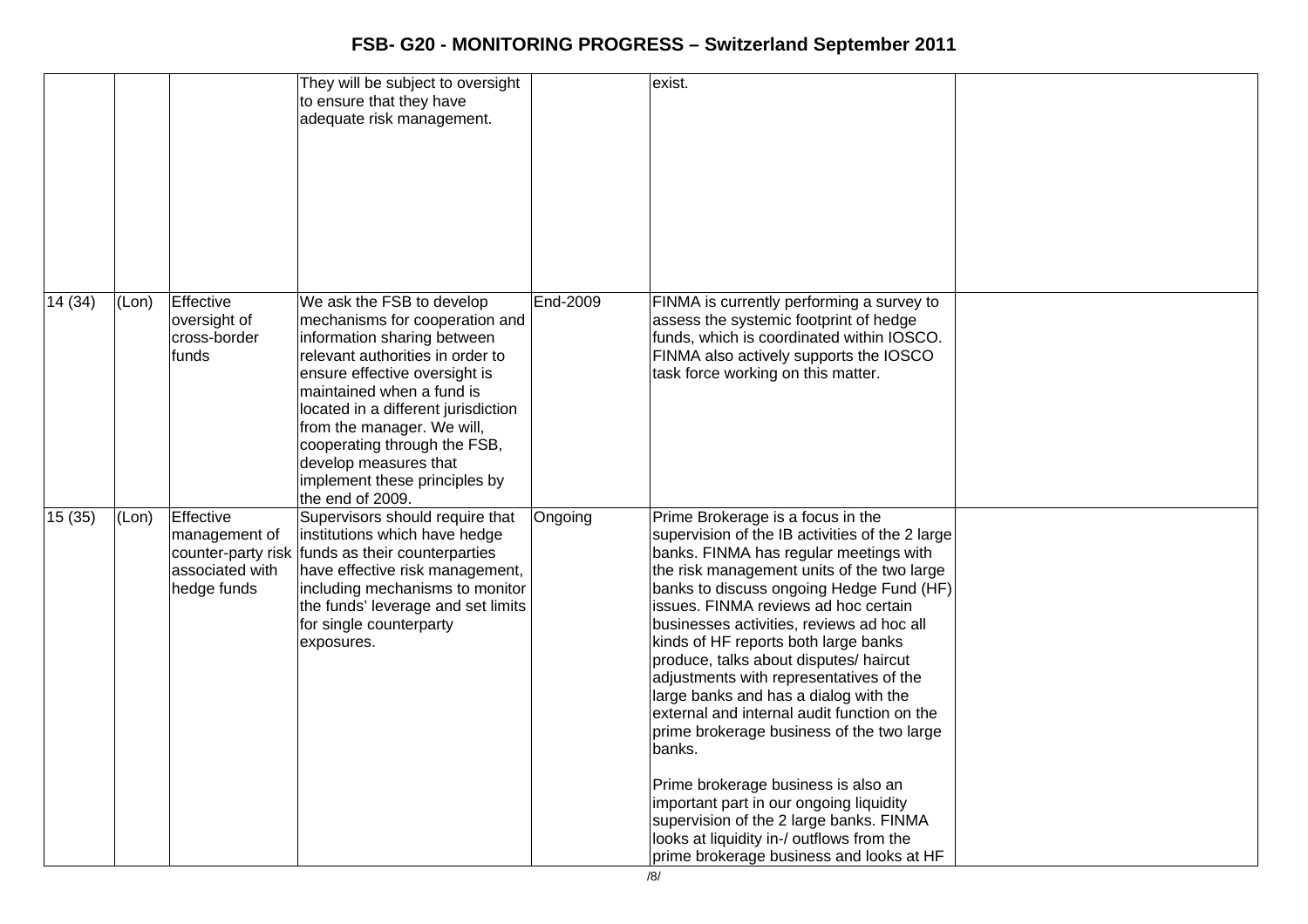|                |                |                                                                                 |                                                                                                                                                                                                                                                                                                                                                                                  |             | stress models. Strategy/growth plans and<br>as well as onboarding strategies for new<br>HF-clients are regularly discussed.<br>FINMA regularly reviews several leverage<br>indicators, margin requirements, excess<br>collateral numbers and across several<br>prime broker in a peer analysis. FINMA,<br>respectively the predecessor organization<br>SFBC, participated in the interagency<br>working group to review the counterparty<br>risk management practices related to |                                                                                                                                                                                                         |
|----------------|----------------|---------------------------------------------------------------------------------|----------------------------------------------------------------------------------------------------------------------------------------------------------------------------------------------------------------------------------------------------------------------------------------------------------------------------------------------------------------------------------|-------------|----------------------------------------------------------------------------------------------------------------------------------------------------------------------------------------------------------------------------------------------------------------------------------------------------------------------------------------------------------------------------------------------------------------------------------------------------------------------------------|---------------------------------------------------------------------------------------------------------------------------------------------------------------------------------------------------------|
|                |                |                                                                                 |                                                                                                                                                                                                                                                                                                                                                                                  |             | hedge funds under the lead of the FRBNY.<br>FINMA participated also in all Senior<br>Supervisors Group (SSG) work streams<br>that looked at counterparty credit risk<br>management. A common report was issued<br>that conveyed the SSG perspective on the<br>state of CCR measurement and<br>management practices based on<br>discussions with major industry participants<br>over the past two years.                                                                          |                                                                                                                                                                                                         |
| 16 (36)        | (FSF)<br>2008) | Guidance on the<br>management of<br>exposures to<br>leveraged<br>counterparties | II.17 Supervisors will strengthen<br>their existing guidance on the<br>management of exposures to<br>leveraged counterparties                                                                                                                                                                                                                                                    | Ongoing     |                                                                                                                                                                                                                                                                                                                                                                                                                                                                                  | FINMA is currently reviewing the regulatory<br>and supervisory regime for leveraged<br>counterparties, including hedge funds, also<br>taking into account the IOSCO principles<br>published in June 09. |
| Securitisation |                |                                                                                 |                                                                                                                                                                                                                                                                                                                                                                                  |             |                                                                                                                                                                                                                                                                                                                                                                                                                                                                                  |                                                                                                                                                                                                         |
| 17(50)         | (FSB<br>2009)  | BCBS/IOSCO<br>measures for<br>securitisation                                    | Implementation of During 2010, supervisors and<br>regulators will:<br>implement the measures<br>$\bullet$<br>decided by the Basel<br>Committee to strengthen the<br>capital requirement of<br>securitisation and establish<br>clear rules for banks'<br>management and<br>disclosure;<br>implement IOSCO's<br>proposals to strengthen<br>practices in securitisation<br>markets. | During 2010 | The Basel 2.5 enhancements, concerning<br>securitisation among other things, have<br>been implemented and became effective in<br>Switzerland in January 2011.                                                                                                                                                                                                                                                                                                                    |                                                                                                                                                                                                         |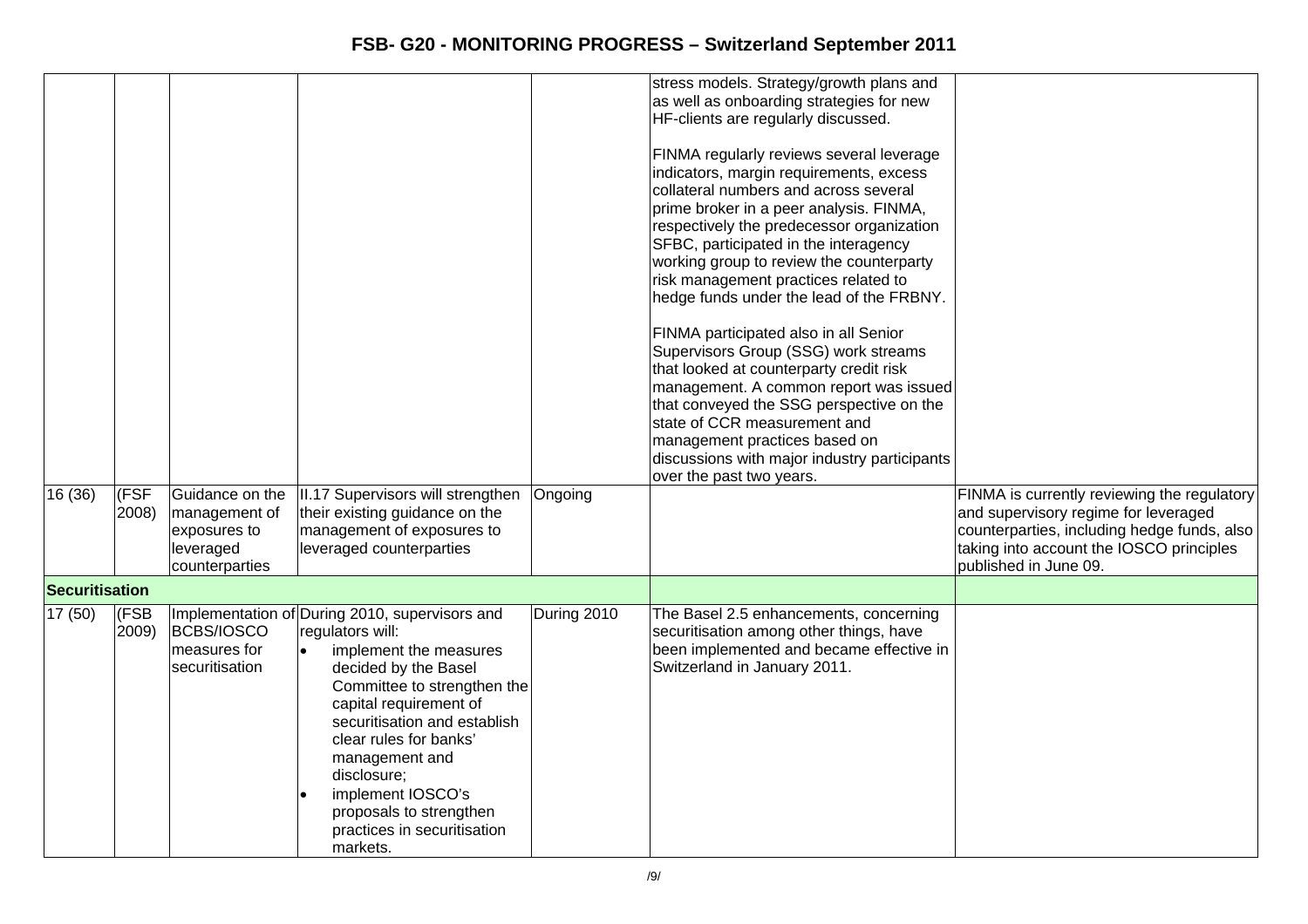| 18(51,<br>52)    | (Lon)<br>(Pitts) | Improvement in<br>the risk<br>management of<br>securitisation,<br>including<br>retainment of a<br>part of the risk of<br>the underlying<br>assets by<br>securitisation<br>sponsors or<br>originators | The BCBS and authorities<br>should take forward work on<br>improving incentives for risk<br>management of securitisation,<br>including considering due<br>diligence and quantitative<br>retention requirements by 2010.<br>Securitization sponsors or<br>originators should retain a part of<br>the risk of the underlying assets,<br>thus encouraging them to act<br>prudently. | By 2010 | Both large banks were informed in late<br>2007 that they are expected to perform due implementation, the risk weights for<br>diligence on their securitization positions,<br>particularly in the context of rating<br>methodology. First results were presented<br>to the regulators in 2008. Swiss banks are<br>aware that such due diligence will soon be<br>an integral part of the Basel II Pillar I rules.<br>The Basel 2.5 enhancements, concerning<br>securitisation among other things, have<br>been implemented and became effective in<br>Switzerland in January 2011.                                                                 | In the course of the Basel III<br>securitisations are being changed. This will<br>become effective in January 2013.                                                                                                                                                                                                                                                                                                  |
|------------------|------------------|------------------------------------------------------------------------------------------------------------------------------------------------------------------------------------------------------|----------------------------------------------------------------------------------------------------------------------------------------------------------------------------------------------------------------------------------------------------------------------------------------------------------------------------------------------------------------------------------|---------|--------------------------------------------------------------------------------------------------------------------------------------------------------------------------------------------------------------------------------------------------------------------------------------------------------------------------------------------------------------------------------------------------------------------------------------------------------------------------------------------------------------------------------------------------------------------------------------------------------------------------------------------------|----------------------------------------------------------------------------------------------------------------------------------------------------------------------------------------------------------------------------------------------------------------------------------------------------------------------------------------------------------------------------------------------------------------------|
| 19 (10)          | (FSF<br>(2008)   | Strengthening of<br>regulatory and<br>for monolines                                                                                                                                                  | II.8 Insurance supervisors should Ongoing<br>strengthen the regulatory and<br>capital framework capital framework for monoline<br>insurers in relation to structured<br>credit.                                                                                                                                                                                                  |         | In Switzerland, there are no monoline<br>insurers. Hence, there is no need for<br>regulatory action in this regard.                                                                                                                                                                                                                                                                                                                                                                                                                                                                                                                              |                                                                                                                                                                                                                                                                                                                                                                                                                      |
| 20 (54)          | (FSF<br>2008)    | Strengthening of<br>supervisory<br>requirements or<br>best practices fir<br>linvestment in<br>structured<br>products                                                                                 | II.18 Regulators of institutional<br>investors should strengthen the<br>requirements or best practices<br>for firms' processes for<br>investment in structured<br>products.                                                                                                                                                                                                      | Ongoing | In Switzerland only banks, insurances and<br>securities dealers are permitted to market<br>or to service structured products to retail<br>customers and investors (art 5 CISA).<br>Independent of their investment in<br>structured products, these firms have to<br>comply with severe requirements regarding<br>internal control and risk management<br>practices (e.g. art 9 banking ordinance and<br>FINMA circular 08/24). In the context of the<br>failure of Lehman Brothers FINMA initiated<br>several reviews. Client investments as well<br>as nostro account of 100 banks were<br>analysed for transaction in structured<br>products. | FINMA has identified shortcomings in<br>relation to client protection, namely with<br>regard to the distribution of capital-<br>protected structured products, and put<br>forward various proposals on how the<br>protection of retail clients could be<br>improved in a discussion paper. The<br>responses on the discussion paper are<br>currently being evaluated as a basis for a<br>possible future regulation. |
| $\sqrt{21}$ (14) | (FSF<br>2008)    | Enhanced<br>disclosure of<br>securitised<br>products                                                                                                                                                 | III.10-III.13 Securities market<br>regulators should work with<br>market participants to expand<br>information on securitised<br>products and their underlying<br>assets.                                                                                                                                                                                                        | Ongoing | Switzerland is taking part in the<br>international discussions and will amend its<br>rules where appropriate. We also support<br>the FSB's work on disclosure.                                                                                                                                                                                                                                                                                                                                                                                                                                                                                   |                                                                                                                                                                                                                                                                                                                                                                                                                      |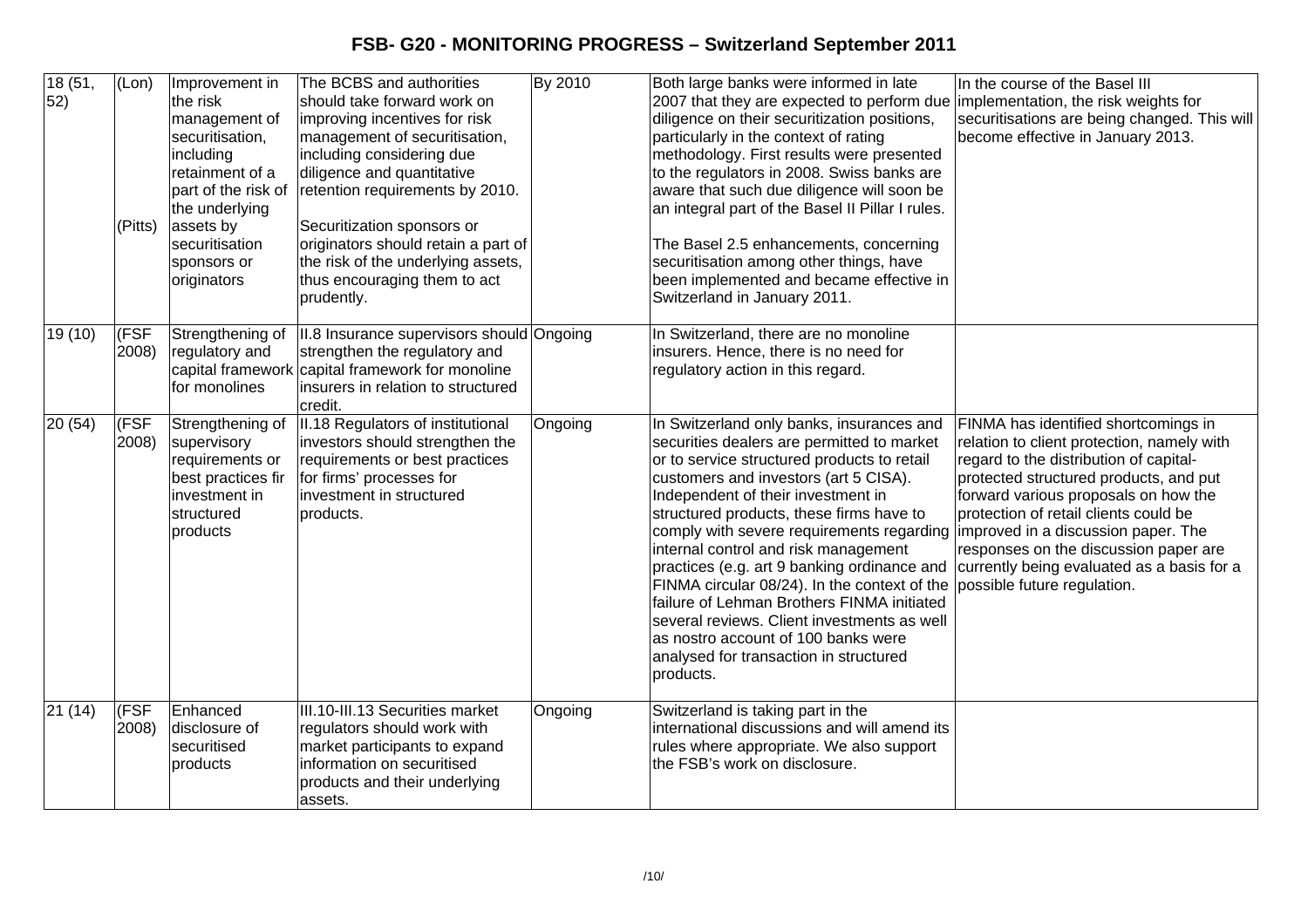| IV. Improving OTC derivatives markets |                  |                                                                                                                                                                                                                                          |                                                                                                                                                                                                                                                                                                                                                                                                                                                                                                                                                                                                                                                                                                                                                                                                                                                                                                                                                      |            |                                                                                                                                                                                                                                                                                                                                                                                                                                                                                                                                                                                                                                                                                                                                                                                                                                                                                                                                                                                                                                                                                                                                                                                                                           |                                                                                                                                                                                                                                                                                                                                                                                                                                                                                                                                                        |
|---------------------------------------|------------------|------------------------------------------------------------------------------------------------------------------------------------------------------------------------------------------------------------------------------------------|------------------------------------------------------------------------------------------------------------------------------------------------------------------------------------------------------------------------------------------------------------------------------------------------------------------------------------------------------------------------------------------------------------------------------------------------------------------------------------------------------------------------------------------------------------------------------------------------------------------------------------------------------------------------------------------------------------------------------------------------------------------------------------------------------------------------------------------------------------------------------------------------------------------------------------------------------|------------|---------------------------------------------------------------------------------------------------------------------------------------------------------------------------------------------------------------------------------------------------------------------------------------------------------------------------------------------------------------------------------------------------------------------------------------------------------------------------------------------------------------------------------------------------------------------------------------------------------------------------------------------------------------------------------------------------------------------------------------------------------------------------------------------------------------------------------------------------------------------------------------------------------------------------------------------------------------------------------------------------------------------------------------------------------------------------------------------------------------------------------------------------------------------------------------------------------------------------|--------------------------------------------------------------------------------------------------------------------------------------------------------------------------------------------------------------------------------------------------------------------------------------------------------------------------------------------------------------------------------------------------------------------------------------------------------------------------------------------------------------------------------------------------------|
| 22 (17,<br>18)                        | (Pitts)<br>(Lon) | (Seoul) Reforming OTC<br>derivative<br>markets,<br>including the<br><b>CDS</b> markets<br>(e.g. CCP); and<br>trading of all<br>standardized<br><b>OTC</b> derivatives<br>on exchanges,<br>clearing and<br>trade repository<br>reporting. | We endorsed the FSB's<br>recommendations for<br>implementing our previous<br>commitments in an<br>standardisation of internationally consistent<br>manner, recognizing the<br>importance of a level playing<br>field.<br>All standardized OTC derivative<br>contracts should be traded on<br>exchanges or electronic trading<br>platforms, where appropriate,<br>and cleared through central<br>counterparties by end-2012 at<br>the latest. OTC derivative<br>contracts should be reported to<br>trade repositories. Non-centrally<br>cleared contracts should be<br>subject to higher capital<br>requirements.<br>We will promote the<br>standardization and resilience of<br>credit derivatives markets, in<br>particular through the<br>establishment of central clearing<br>counterparties subject to<br>effective regulation and<br>supervision. We call on the<br>industry to develop an action<br>plan on standardisation by<br>autumn 2009. | the latest | By end-2012 at Most of the OTC transactions Swiss<br>counterparties enter into have a cross-<br>border or international aspect. While OTC<br>derivatives play a major role for<br>internationally active Swiss banks, these<br>transactions are often performed through<br>subsidiaries or branches domiciled and<br>licensed in the country of the particular<br>market. Even if we consider the<br>transactions performed through Swiss-<br>domiciled firms, most OTC transactions<br>take place with international counterparties.<br>Consistently, the Swiss approach on OTC<br>derivatives has so far been more focused<br>on the global OTC activities of Swiss<br>financial intermediaries than on the<br>regulation of the Swiss OTC markets<br>themselves. Of course, Swiss<br>intermediaries have to comply with the<br>rules of foreign markets they participate in<br>and will therefore have to adapt to<br>regulatory changes in all relevant markets<br>they are active in. As supervisor of banks<br>engaged in the OTC derivatives markets,<br>FINMA closely follows the developments in<br>these markets and monitors the compliance<br>of supervised institutions with the<br>international standards. | The assessment of an appropriate<br>regulatory framework regarding OTC<br>derivatives transactions in Switzerland and<br>its impact on the Swiss derivatives market<br>is still ongoing. The measures that are<br>currently implemented in key markets<br>including the EU and the US will have a<br>significant impact which needs to be taken<br>carefully into account. What additional<br>measures need to be taken to foster<br>standardization, central clearing and<br>reporting in the area of OTC derivatives is<br>hence still under review. |
|                                       |                  |                                                                                                                                                                                                                                          | V. Developing macro-prudential frameworks and tools                                                                                                                                                                                                                                                                                                                                                                                                                                                                                                                                                                                                                                                                                                                                                                                                                                                                                                  |            |                                                                                                                                                                                                                                                                                                                                                                                                                                                                                                                                                                                                                                                                                                                                                                                                                                                                                                                                                                                                                                                                                                                                                                                                                           |                                                                                                                                                                                                                                                                                                                                                                                                                                                                                                                                                        |
| 23(25)                                | (Lon)            | Amendment of<br>regulatory<br>systems to take<br>account of<br>macro-prudential<br>risks                                                                                                                                                 | Amend our regulatory systems to Ongoing<br>ensure authorities are able to<br>identify and take account of<br>macro-prudential risks across the<br>financial system including in the<br>case of regulated banks, shadow<br>banks and private pools of<br>capital to limit the build up of                                                                                                                                                                                                                                                                                                                                                                                                                                                                                                                                                                                                                                                             |            | The improvement of the macroprudential<br>framework in Switzerland is currently being<br>discussed in a joint working group of the<br>Federal Department of Finance (chair), the<br>Swiss National Bank and the Financial<br>Market Authority (FINMA). The collection of<br>information to identify risks is one aspect of<br>this framework.                                                                                                                                                                                                                                                                                                                                                                                                                                                                                                                                                                                                                                                                                                                                                                                                                                                                             |                                                                                                                                                                                                                                                                                                                                                                                                                                                                                                                                                        |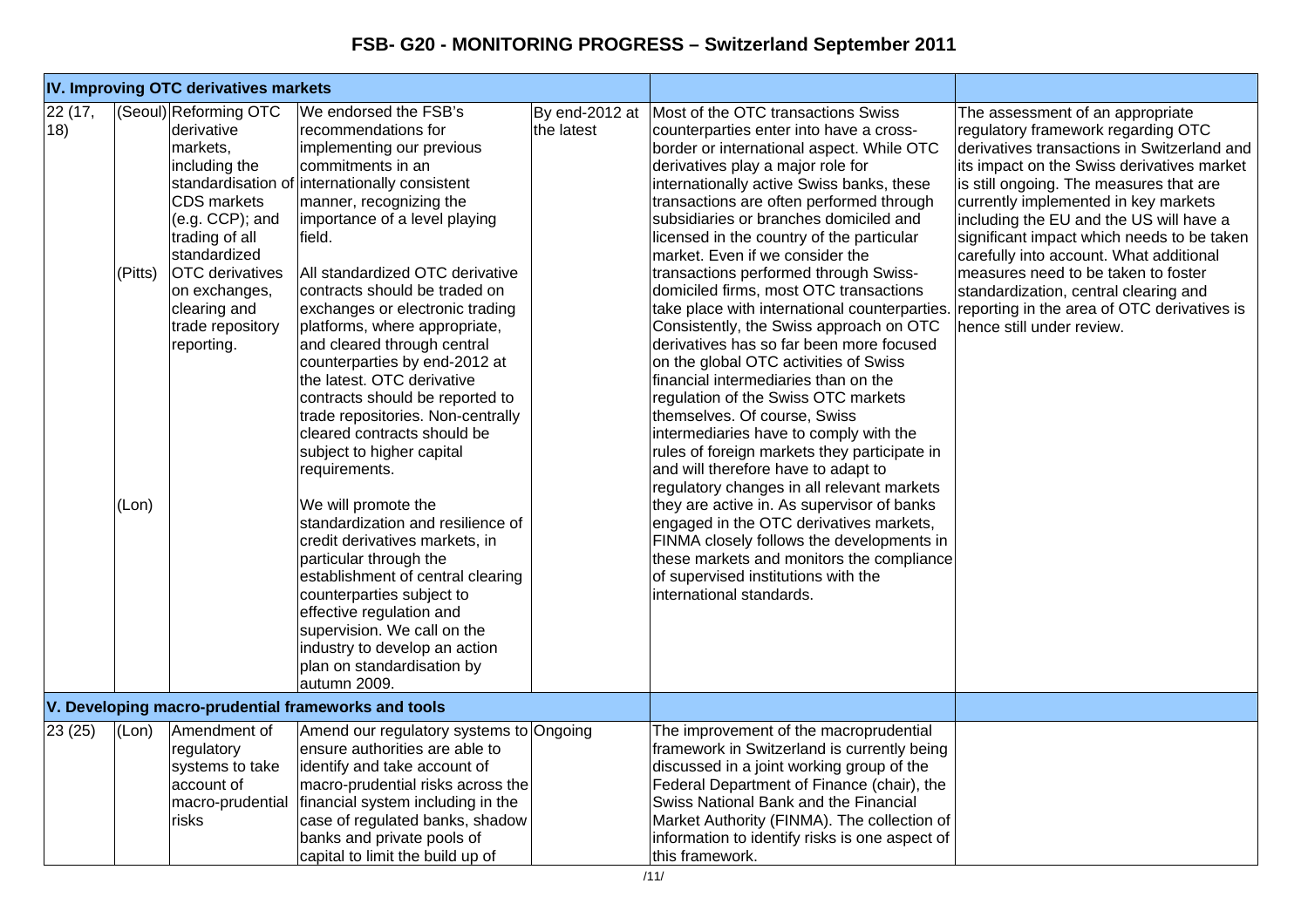|         |               |                                                                                 | systemic risk.                                                                                                                                                                                                                                                                                                                                                                                                                                                                                    |                                |                                                                                                                                                                                                                                                                                 |                                                                                                                                                                                                                                                                                                                      |
|---------|---------------|---------------------------------------------------------------------------------|---------------------------------------------------------------------------------------------------------------------------------------------------------------------------------------------------------------------------------------------------------------------------------------------------------------------------------------------------------------------------------------------------------------------------------------------------------------------------------------------------|--------------------------------|---------------------------------------------------------------------------------------------------------------------------------------------------------------------------------------------------------------------------------------------------------------------------------|----------------------------------------------------------------------------------------------------------------------------------------------------------------------------------------------------------------------------------------------------------------------------------------------------------------------|
|         |               |                                                                                 |                                                                                                                                                                                                                                                                                                                                                                                                                                                                                                   |                                |                                                                                                                                                                                                                                                                                 |                                                                                                                                                                                                                                                                                                                      |
| 24 (26) | (Lon)         | Powers for<br>gathering<br>relevant<br>information by<br>national<br>regulators | Ensure that national regulators<br>possess the powers for gathering<br>relevant information on all<br>material financial institutions,<br>markets and instruments in order<br>to assess the potential for failure<br>or severe stress to contribute to<br>systemic risk. This will be done<br>lin close coordination at<br>international level in order to<br>achieve as much consistency as<br>possible across jurisdictions.                                                                    | Ongoing                        | FINMA has a very broad legal power to<br>gather any kind of information from<br>supervised financial market institutions<br>deemed necessary for their supervision. In<br>addition, the SNB has the power to collect<br>statistical data.                                       | Whether and how the power of the SNB<br>can be extended to gathering "non-<br>statistical" information from banks as well<br>is currently being considered in the joint<br>working group mentioned above.                                                                                                            |
| 25(28)  | (FSF<br>2009) | Use of macro-<br>prudential tools                                               | 3.1 Authorities should use<br>quantitative indicators and/or<br>constraints on leverage and<br>margins as macro-prudential<br>tools for supervisory purposes.<br>Authorities should use<br>quantitative indicators of<br>leverage as guides for policy,<br>both at the institution-specific<br>and at the macro-prudential<br>(system-wide) level Authorities<br>should review enforcing<br>minimum initial margins and<br>haircuts for OTC derivatives and<br>securities financing transactions. | <b>End-2009 and</b><br>ongoing | Quantitative indicators enter the regular<br>monitoring and analysis of both the SNB<br>(e.g. in the financial stability report) and<br>FINMA.                                                                                                                                  | The joint working group of the FDF, the<br>SNB and FINMA (mentioned above) is, in<br>particular, considering the introduction of a<br>countercyclical capital buffer. While the<br>criteria for activating the buffer would still<br>have to be defined, quantitative indicators<br>would certainly play a key role. |
| 26 (29) |               | (WAP) Monitoring of<br>asset price<br>changes                                   | Authorities should monitor<br>substantial changes in asset<br>prices and their implications for<br>the macro economy and the<br>financial system.                                                                                                                                                                                                                                                                                                                                                 | Ongoing                        | SNB has been monitoring asset prices and<br>their implications for financial stability for<br>several years now. The results are shared<br>with FINMA.<br>FINMA is also monitoring particular<br>markets on macroeconomic level, such as<br>the real estate / mortgage segment. |                                                                                                                                                                                                                                                                                                                      |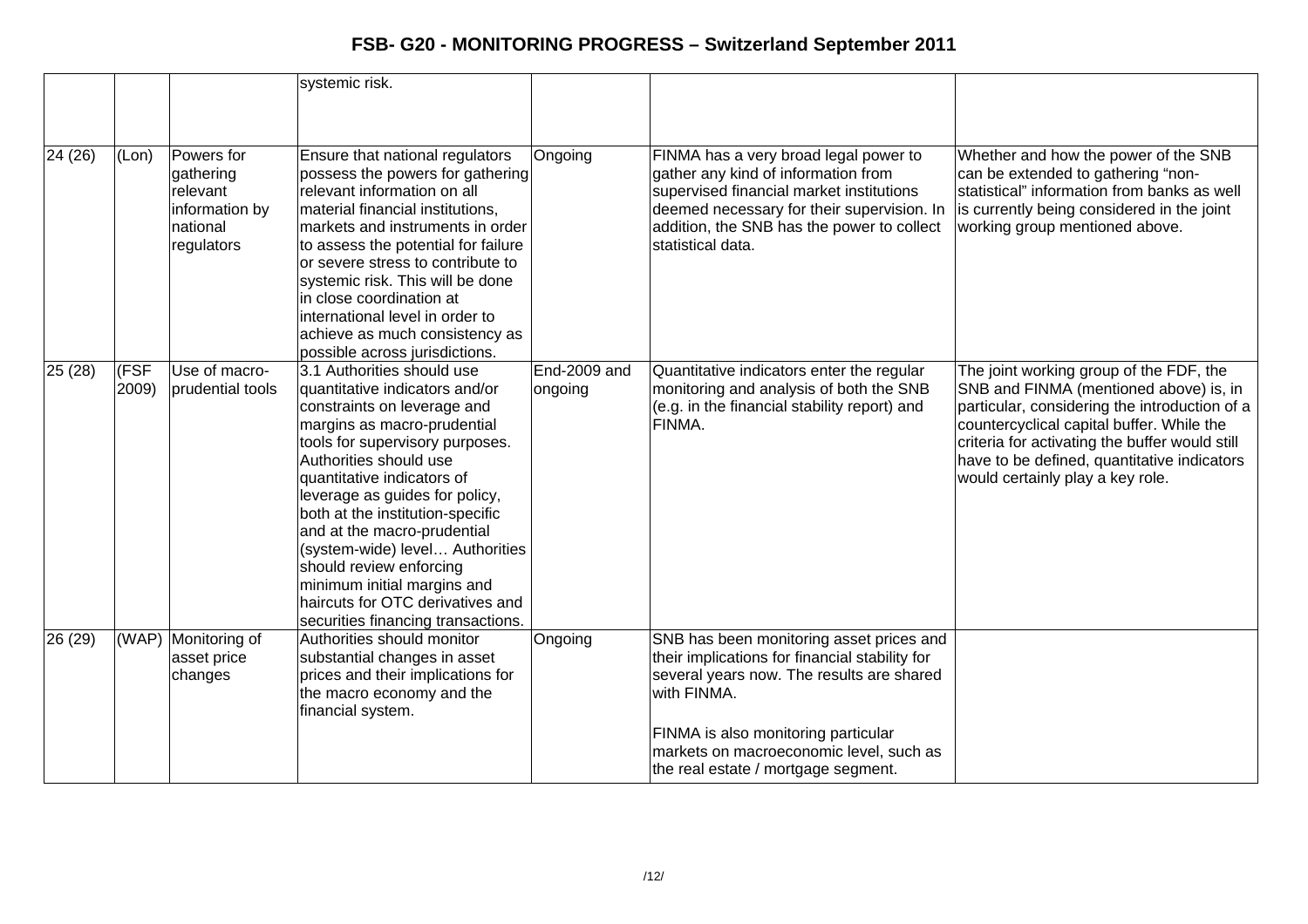| 27(32)   | (FSF<br>2008) | Improved<br>cooperation<br>between<br>supervisors and<br>central banks        | V.8 Supervisors and central<br>banks should improve<br>cooperation and the exchange of<br>information including in the<br>assessment of financial stability<br>risks. The exchange of<br>information should be rapid<br>during periods of market strain.                                                 | Ongoing  | SNB and the Swiss Federal Banking<br>Commission have had a Memorandum of<br>Understanding (MoU) in place since 2007<br>that was continued after the creation of<br>FINMA. During the financial crisis and<br>thereafter, the two authorities collaborated<br>much more closely. To account for the<br>insights gained during that period the MoU<br>was revised in February 2010 $^{\circ}$ .<br>Additionally, in January 2011, the Federal<br>Department of Finance (FDF), FINMA and<br>SNB signed a tripartite $M_0U^2$ . The<br>agreement governs collaboration between<br>the three authorities, which includes the<br>exchange of information on financial<br>stability and financial market regulation<br>issues, as well as collaboration in the event<br>of a crisis that would threaten the financial<br>system's stability. |  |
|----------|---------------|-------------------------------------------------------------------------------|----------------------------------------------------------------------------------------------------------------------------------------------------------------------------------------------------------------------------------------------------------------------------------------------------------|----------|---------------------------------------------------------------------------------------------------------------------------------------------------------------------------------------------------------------------------------------------------------------------------------------------------------------------------------------------------------------------------------------------------------------------------------------------------------------------------------------------------------------------------------------------------------------------------------------------------------------------------------------------------------------------------------------------------------------------------------------------------------------------------------------------------------------------------------------|--|
|          |               | <b>VI. Strengthening accounting standards</b>                                 |                                                                                                                                                                                                                                                                                                          |          |                                                                                                                                                                                                                                                                                                                                                                                                                                                                                                                                                                                                                                                                                                                                                                                                                                       |  |
| 28 (11)  |               | (WAP) Consistent<br>application of<br>high-quality<br>accounting<br>standards | Regulators, supervisors, and<br>accounting standard setters, as<br>appropriate, should work with<br>each other and the private sector<br>on an ongoing basis to ensure<br>consistent application and<br>enforcement of high-quality<br>accounting standards.                                             | Ongoing  | Potential changes will be coordinated on<br>the level of the BCBS and IOSCO and<br>transposed into national regulation if<br>deemed necessary. Switzerland also<br>supports the FSB's initiatives on accounting<br>issues.                                                                                                                                                                                                                                                                                                                                                                                                                                                                                                                                                                                                            |  |
| 29 (New) |               | (Seoul) Convergence of<br>accounting<br>standards                             | We re-emphasized the<br>importance we place on<br>achieving a single set of<br>improved high quality global<br>accounting standards and called<br>on the International Accounting<br>Standards Board and the<br><b>Financial Accounting Standards</b><br>Board to complete their<br>convergence project. | End-2011 | See Answer 28                                                                                                                                                                                                                                                                                                                                                                                                                                                                                                                                                                                                                                                                                                                                                                                                                         |  |

<span id="page-12-0"></span><sup>&</sup>lt;sup>1</sup> <http://www.finma.ch/e/aktuell/pages/mm-mou-snb-finma-20100312.aspx>.<br><sup>2</sup> <http://www.finma.ch/e/aktuell/pages/mm-mou-20110117.aspx>.

<span id="page-12-1"></span>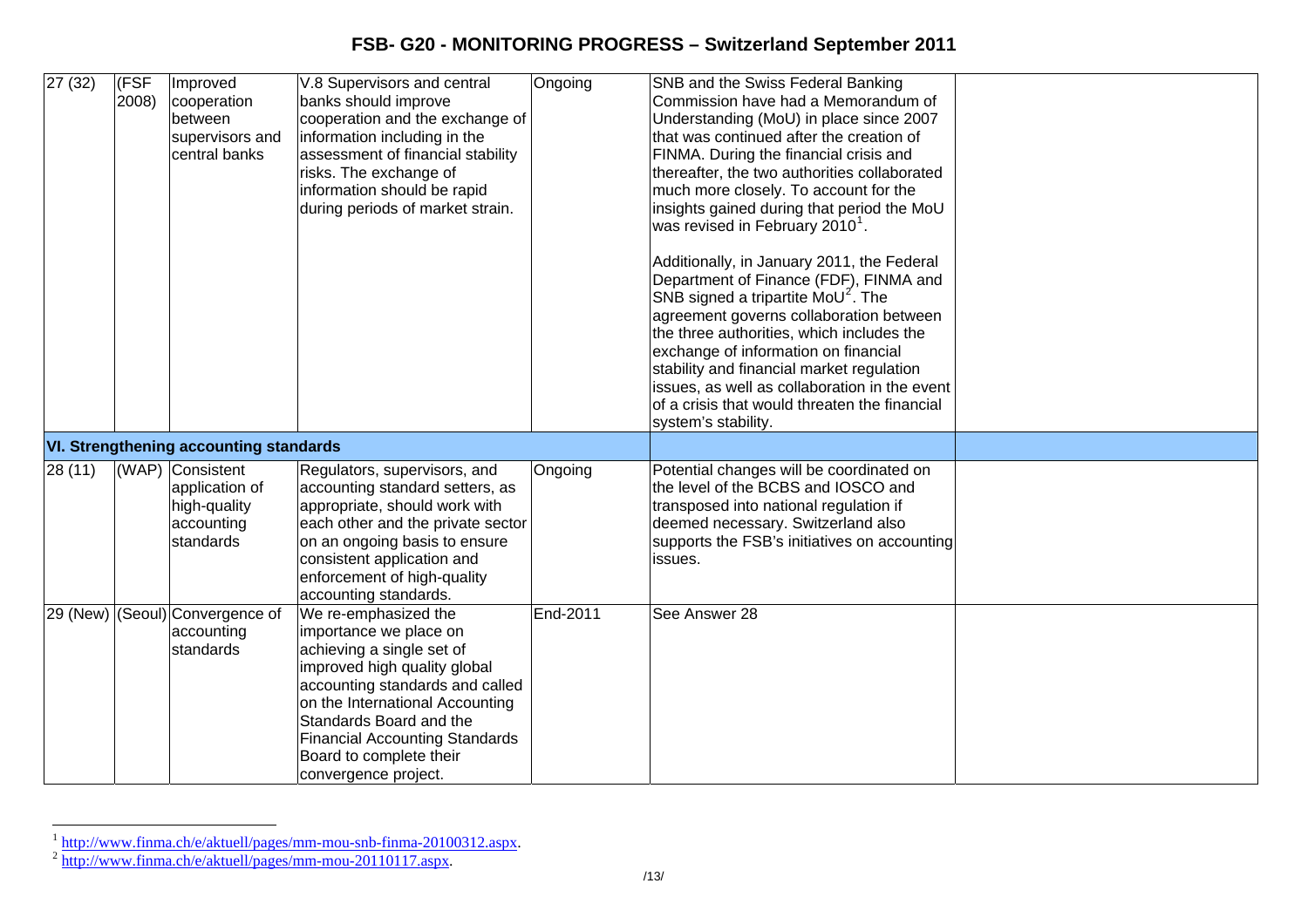| 30(12)             | (FSF<br>2009) | The use of<br>valuation<br>reserves or<br>adjustments by<br>accounting<br>standard setters<br>and supervisors                                                                                                                 | 3.4 Accounting standard setters   End-2009<br>and prudential supervisors<br>should examine the use of<br>valuation reserves or<br>adjustments for fair valued<br>financial instruments when data<br>or modelling needed to support<br>their valuation is weak.                                                                                                                                                                                                                                                                                                                |          | FINMA is represented in the Working<br>Groups of BCBS. FINMA will therefore<br>implement the rules related to valuation<br>reserves or adjustments and standards to<br>dampen the potentially adverse dynamics<br>of fair value accounting which are<br>developed by the Working Groups of BCBS                                                                                                                                                                                                                                                                                                                                                         | If deemed necessary national regulation<br>will be amended accordingly. Valuation<br>and provisioning standards will be<br>amended in the light of changes of<br>internationally accepted accounting<br>standards. Potential changes will also be<br>coordinated on the level of BCBS and<br>transposed into national regulation if<br>deemed necessary.                                                                                                                                                                                                                                |
|--------------------|---------------|-------------------------------------------------------------------------------------------------------------------------------------------------------------------------------------------------------------------------------|-------------------------------------------------------------------------------------------------------------------------------------------------------------------------------------------------------------------------------------------------------------------------------------------------------------------------------------------------------------------------------------------------------------------------------------------------------------------------------------------------------------------------------------------------------------------------------|----------|---------------------------------------------------------------------------------------------------------------------------------------------------------------------------------------------------------------------------------------------------------------------------------------------------------------------------------------------------------------------------------------------------------------------------------------------------------------------------------------------------------------------------------------------------------------------------------------------------------------------------------------------------------|-----------------------------------------------------------------------------------------------------------------------------------------------------------------------------------------------------------------------------------------------------------------------------------------------------------------------------------------------------------------------------------------------------------------------------------------------------------------------------------------------------------------------------------------------------------------------------------------|
| 31(13)             | (FSF<br>2009) | Dampening of<br>dynamics<br>associated with<br>FVA.                                                                                                                                                                           | 3.5 Accounting standard setters<br>and prudential supervisors<br>should examine possible<br>changes to relevant standards to<br>dampen adverse dynamics<br>potentially associated with fair<br>value accounting. Possible ways<br>to reduce this potential impact<br>include the following: (1)<br>Enhancing the accounting model<br>so that the use of fair value<br>accounting is carefully examined<br>for financial instruments of credit<br>intermediaries; (ii) Transfers<br>between financial asset<br>categories; (iii) Simplifying hedge<br>accounting requirements. | End-2009 | See answer 30                                                                                                                                                                                                                                                                                                                                                                                                                                                                                                                                                                                                                                           |                                                                                                                                                                                                                                                                                                                                                                                                                                                                                                                                                                                         |
| standards.         |               |                                                                                                                                                                                                                               | VII. Strengthening adherence to international supervisory and regulatory                                                                                                                                                                                                                                                                                                                                                                                                                                                                                                      |          |                                                                                                                                                                                                                                                                                                                                                                                                                                                                                                                                                                                                                                                         |                                                                                                                                                                                                                                                                                                                                                                                                                                                                                                                                                                                         |
| 32 (21,<br>22, 23) | (Lon)         | Adherence to<br>international<br>prudential<br>regulatory and<br>supervisory<br>standards, as<br>well as agreeing<br>FSB periodic<br>peer reviews<br>(Note) Please try<br>to prioritise any<br>major initiatives<br>conducted | We are committed to<br>strengthened adherence to<br>international prudential<br>regulatory and supervisory<br>standards.<br>FSB members commit to pursue<br>to undergo FSAP/the maintenance of financial<br>stability, enhance the openness<br>and transparency of the financial<br>sector, implement international<br>financial standards, and agree to<br>undergo periodic peer reviews,<br>using among other evidence IMF<br>/ World Bank FSAP reports.                                                                                                                    | Ongoing  | Switzerland has an efficiently functioning<br>tax system. It is not a tax haven.<br>Switzerland has concluded a large number<br>of bilateral and multilateral agreements<br>which provide a basis in law for an<br>exchange of information for tax purposes<br>between Switzerland and other states. On<br>13 March 2009 the Federal Council has<br>decided to optimize Switzerland's<br>international cooperation with other<br>countries and therefore adopt the OECD<br>standard on administrative assistance<br>contained in Article 26 of the OECD Model<br>Convention. Switzerland is determined to<br>act swiftly and to substantially implement | Switzerland will continue to actively<br>participate in the elaboration and further<br>development of the international standards<br>in the relevant multilateral bodies.<br>Switzerland will continue to consistently<br>and swiftly implement the OECD standard<br>in the area of taxes. In June 2011 the<br>Swiss Parliament has approved a further<br>package of 11 DTAs. The approval<br>process should be finalized in Switzerland<br>if no referendum has been triggered by<br>mid-October 2011.<br>Global forum on transparency and<br>exchange of information for tax purposes |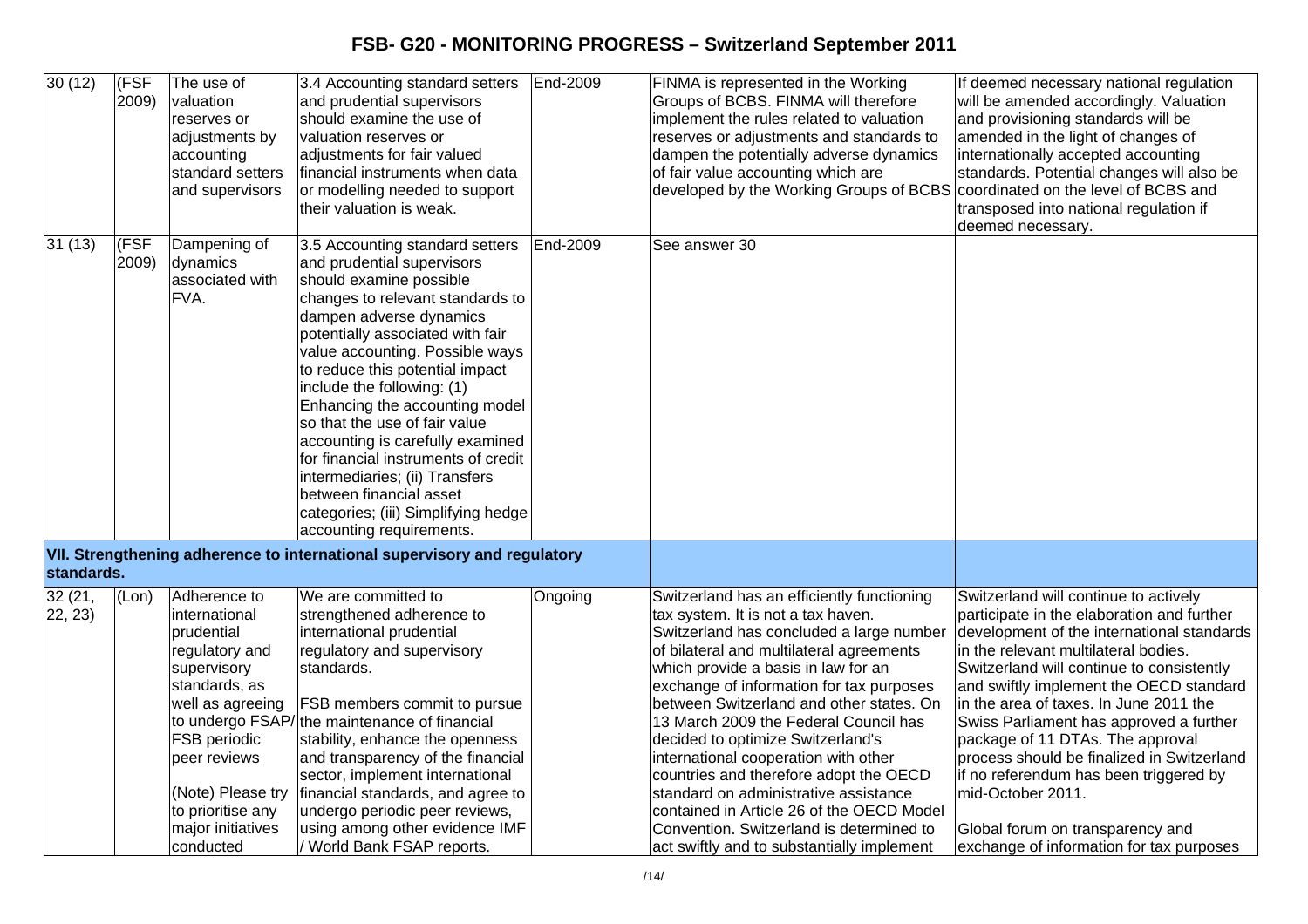|  | specifically in          |                                | this international standard. It, as of August   | peer review: In the second half of 2010 the  |
|--|--------------------------|--------------------------------|-------------------------------------------------|----------------------------------------------|
|  | (WAP) your jurisdiction. | All G20 members commit to      | 31 2011, already initiated 35 Double            | phase 1 review of Switzerland was            |
|  |                          | undertake a Financial Sector   | Taxation Agreement's (DTA) containing an        | launched (examination of the legal and       |
|  |                          | Assessment Program (FSAP)      | extended administrative assistance clause.      | regulatory framework). The Phase 2 review    |
|  |                          | report and support the         | 11 of these are in force.                       | (evaluation of the implementation of the     |
|  |                          | transparent assessment of      |                                                 | standards in practice) is scheduled for the  |
|  |                          | countries' national regulatory | As a founding member of the FATF since          | second half of 2012. Switzerland will report |
|  |                          | systems.                       | 1990, Switzerland not only has actively         | further improvements to its AML System in    |
|  |                          |                                | contributed to the elaboration of the           | October 2011 within the context of biennial  |
|  |                          |                                | international AML/CFT standards during          | update.                                      |
|  |                          |                                | the last thirty years, it has also been at the  |                                              |
|  |                          |                                | forefront of their implementation, as stated    | A FSB country review of Switzerland is       |
|  |                          |                                | by several successive country reports.          | currently being conducted. It is scheduled   |
|  |                          |                                | Since 2006, Switzerland co-chairs one of        | for publication in 2012. The next Art. IV    |
|  |                          |                                | the four main permanent working groups of       | mission is envisaged for spring 2012.        |
|  |                          |                                | the FATF, namely the Working Group on           |                                              |
|  |                          |                                | Evaluations and Implementation and also         |                                              |
|  |                          |                                | co-chaired, together with the UK, the FATF      |                                              |
|  |                          |                                | Proliferation Financing Project Team until      |                                              |
|  |                          |                                | April 2010.Switzerland's AML/CFT system         |                                              |
|  |                          |                                | was evaluated in 2005 by the FATF in the        |                                              |
|  |                          |                                | framework of the 3rd round of mutual            |                                              |
|  |                          |                                | evaluations. This assessment concluded          |                                              |
|  |                          |                                | that the Swiss AML/CFT system is a robust       |                                              |
|  |                          |                                | one. The Mutual Evaluation Report               |                                              |
|  |                          |                                | highlights, among others, that the Swiss        |                                              |
|  |                          |                                | system for ensuring that financial              |                                              |
|  |                          |                                | intermediaries comply with their AML/CFT        |                                              |
|  |                          |                                | obligations is in a position to ensure full and |                                              |
|  |                          |                                | effective supervision of the subjected          |                                              |
|  |                          |                                | entities. Since 2005, it has submitted three    |                                              |
|  |                          |                                | reports to the FATF according to the            |                                              |
|  |                          |                                | regular follow-up process and has               |                                              |
|  |                          |                                | amended its AML/CFT law and ordinances          |                                              |
|  |                          |                                | to take into account the observations of the    |                                              |
|  |                          |                                | FATF report. In October 2009, the FATF          |                                              |
|  |                          |                                | Plenary decided that Switzerland had made       |                                              |
|  |                          |                                | significant progress in addressing the          |                                              |
|  |                          |                                | deficiencies which were identified in the       |                                              |
|  |                          |                                | 2005 MER and decided to remove                  |                                              |
|  |                          |                                | Switzerland from the regular follow-up          |                                              |
|  |                          |                                | process.                                        |                                              |
|  |                          |                                |                                                 |                                              |
|  |                          |                                | The Swiss regulatory and supervisory            |                                              |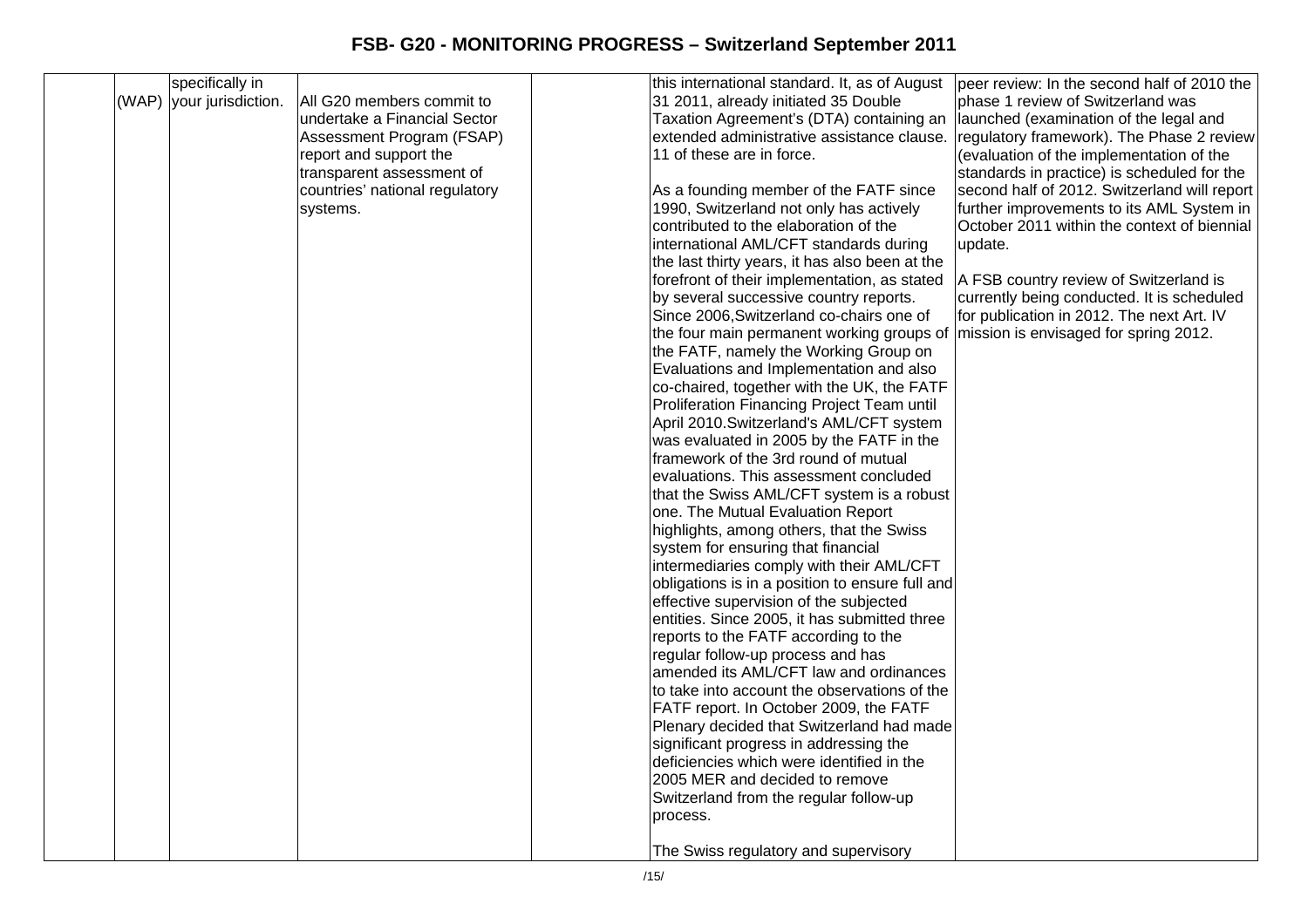|                                                                            |                                                                                                                                                                                                                                                                                                                                                                                                                                                                                                                                                                                                                                                                                                                                                                                                                                                                                                                              |          | framework was assessed in FSAPs and<br>IMF Art. IV consultations several times.<br>Despite not being a G20 member,<br>Switzerland has undergone FSAP and<br>according updates. No aspects were<br>assessed as non-compliant. Furthermore,<br>the recent FSB update on information-<br>exchange based on FSAP results showed<br>that Switzerland is fully compliant with all<br>relevant standards. The last update of the<br>Swiss FSAP assessment was performed in<br>2007. The last Art. IV consultation was<br>concluded in May 2011.                                                                                                                                                                                                                                                                                                                                                                    |                                                                                                                                                                                                                                       |
|----------------------------------------------------------------------------|------------------------------------------------------------------------------------------------------------------------------------------------------------------------------------------------------------------------------------------------------------------------------------------------------------------------------------------------------------------------------------------------------------------------------------------------------------------------------------------------------------------------------------------------------------------------------------------------------------------------------------------------------------------------------------------------------------------------------------------------------------------------------------------------------------------------------------------------------------------------------------------------------------------------------|----------|-------------------------------------------------------------------------------------------------------------------------------------------------------------------------------------------------------------------------------------------------------------------------------------------------------------------------------------------------------------------------------------------------------------------------------------------------------------------------------------------------------------------------------------------------------------------------------------------------------------------------------------------------------------------------------------------------------------------------------------------------------------------------------------------------------------------------------------------------------------------------------------------------------------|---------------------------------------------------------------------------------------------------------------------------------------------------------------------------------------------------------------------------------------|
| Reforming compensation practices to support financial stability            |                                                                                                                                                                                                                                                                                                                                                                                                                                                                                                                                                                                                                                                                                                                                                                                                                                                                                                                              |          |                                                                                                                                                                                                                                                                                                                                                                                                                                                                                                                                                                                                                                                                                                                                                                                                                                                                                                             |                                                                                                                                                                                                                                       |
| 33(15)<br>(Pitts)<br><b>FSB/FSF</b><br>compensation<br>principles<br>(Tor) | Implementation of We fully endorse the<br>implementation standards of the<br>FSB aimed at aligning<br>compensation with long-term<br>value creation, not excessive<br>risk-taking. Supervisors should<br>have the responsibility to review<br>firms' compensation policies and<br>structures with institutional and<br>systemic risk in mind and, if<br>necessary to offset additional<br>risks, apply corrective measures,<br>such as higher capital<br>requirements, to those firms that<br>fail to implement sound<br>compensation policies and<br>practices. Supervisors should<br>have the ability to modify<br>compensation structures in the<br>case of firms that fail or require<br>extraordinary public intervention.<br>We call on firms to implement<br>these sound compensation<br>practices immediately.<br>We encouraged all countries and<br>financial institutions to fully<br>implement the FSB principles | End-2010 | FINMA has continued its work on<br>compensation in the financial sector in<br>close coordination with the FSB, BCBS,<br>and IAIS, as well bilaterally with other<br>supervisory agencies. In addition FINMA<br>participates in a compensation<br>implementation practice sharing group with<br>four other national supervisors. The FINMA<br>rules were enacted on 1 January 2010 and<br>are compulsory for all large banking and<br>insurance institutions. FINMA has<br>conducted intensive reviews on<br>compensation of large, internationally<br>active banks particularly. Affordability,<br>liquidity and capital considerations were<br>key in these efforts. In addition, FINMA<br>required a self-assessment by all financial<br>institutions subject to our rules in 2011,<br>which covers a wider set of considerations,<br>including compensation structure, mix,<br>governance, and controls. | FINMA will finalize its review of the self-<br>assessments, discuss with institutions<br>where improvements are needed, and<br>draw lessons on the impact had and where<br>further regulatory or supervisory action<br>may be useful. |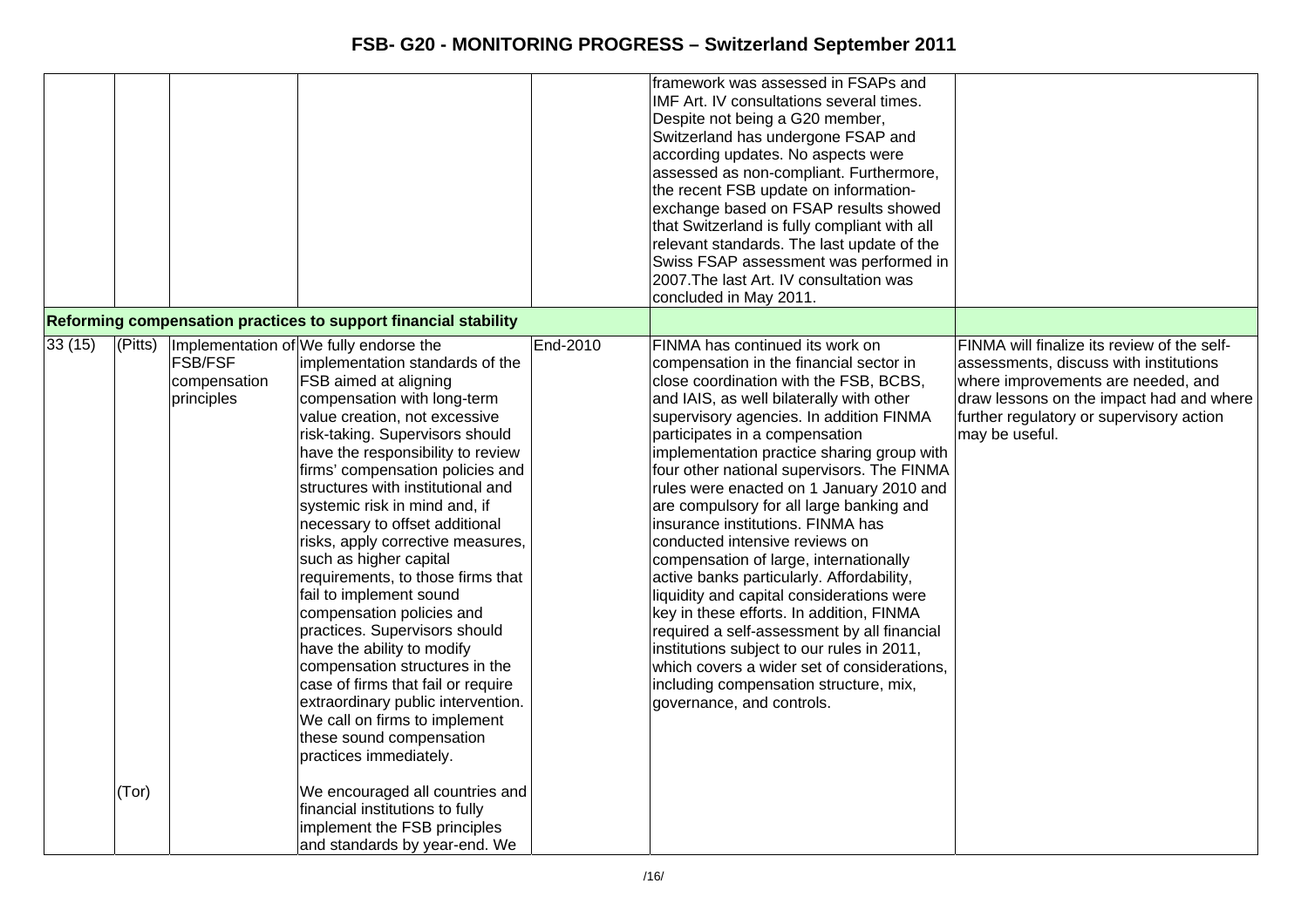| 34 (16)                       | (Seoul)<br>(Pitts) | Supervisory<br>review of firms'<br>compensation<br>policies etc. | call on the FSB to undertake<br>ongoing monitoring in this area<br>and conduct a second thorough<br>peer review in the second<br>quarter of 2011.<br>We reaffirmed the importance of<br>fully implementing the FSB's<br>standards for sound<br>compensation.<br>Supervisors should have the<br>responsibility to review firms'<br>compensation policies and<br>structures with institutional and<br>systemic risk in mind and, if<br>necessary to offset additional<br>risks, apply corrective measures,<br>such as higher capital<br>requirements, to those firms that<br>fail to implement sound<br>compensation policies and<br>practices. Supervisors should<br>have the ability to modify | Ongoing | Swiss compensation regulation gives<br>FINMA the authority to apply corrective<br>measures (including higher capital<br>requirements) and to modify compensation<br>structures. FINMA has already formally<br>intervened on compensation matters at<br>some players and actually tested its powers<br>on compensation successfully.                                                                                                                                                                                                                                                                                                                                 |                                                                                                                                                                                                                                                                                                                                                                                                                                                                                                                                                               |
|-------------------------------|--------------------|------------------------------------------------------------------|------------------------------------------------------------------------------------------------------------------------------------------------------------------------------------------------------------------------------------------------------------------------------------------------------------------------------------------------------------------------------------------------------------------------------------------------------------------------------------------------------------------------------------------------------------------------------------------------------------------------------------------------------------------------------------------------|---------|---------------------------------------------------------------------------------------------------------------------------------------------------------------------------------------------------------------------------------------------------------------------------------------------------------------------------------------------------------------------------------------------------------------------------------------------------------------------------------------------------------------------------------------------------------------------------------------------------------------------------------------------------------------------|---------------------------------------------------------------------------------------------------------------------------------------------------------------------------------------------------------------------------------------------------------------------------------------------------------------------------------------------------------------------------------------------------------------------------------------------------------------------------------------------------------------------------------------------------------------|
|                               |                    |                                                                  | compensation structures in the<br>case of firms that fail or require<br>extraordinary public intervention.                                                                                                                                                                                                                                                                                                                                                                                                                                                                                                                                                                                     |         |                                                                                                                                                                                                                                                                                                                                                                                                                                                                                                                                                                                                                                                                     |                                                                                                                                                                                                                                                                                                                                                                                                                                                                                                                                                               |
| <b>VIII. Other issues</b>     |                    |                                                                  |                                                                                                                                                                                                                                                                                                                                                                                                                                                                                                                                                                                                                                                                                                |         |                                                                                                                                                                                                                                                                                                                                                                                                                                                                                                                                                                                                                                                                     |                                                                                                                                                                                                                                                                                                                                                                                                                                                                                                                                                               |
| <b>Credit rating agencies</b> |                    |                                                                  |                                                                                                                                                                                                                                                                                                                                                                                                                                                                                                                                                                                                                                                                                                |         |                                                                                                                                                                                                                                                                                                                                                                                                                                                                                                                                                                                                                                                                     |                                                                                                                                                                                                                                                                                                                                                                                                                                                                                                                                                               |
| 35(37)                        | (Lon)              | Registration of<br>CRAs etc.                                     | All CRAs whose ratings are used End-2009<br>for regulatory purposes should<br>be subject to a regulatory<br>oversight regime that includes<br>registration. The regulatory<br>oversight regime should be<br>established by end 2009 and<br>should be consistent with the<br><b>IOSCO Code of Conduct</b><br>Fundamentals.                                                                                                                                                                                                                                                                                                                                                                      |         | Credit rating agencies whose ratings are<br>used for regulatory purposes (e.g. as basis<br>for capital adequacy) have to be registered 2011 which takes effect on January 2012.<br>with and recognized by FINMA. The<br>recognition is currently governed by FINMA institutions supervised by FINMA which<br>circular 2008/26 "Rating Agencies" and<br>includes requirements in regard to<br>objectivity, independence, access to<br>ratings, disclosure, resources and<br>credibility. Process and requirements are in<br>line with the standards of the BCBS and<br>with the "IOSCO Code of Conduct<br><b>Fundamentals for Credit Rating Agencies"</b><br>(2004). | FINMA revised its Circular regarding<br>Recognition of Credit Rating Agencies in<br>The scope of application is extended to all<br>use credit ratings for regulatory purposes.<br>By this occasion the IOSCO Code of<br>Conduct Fundamentals 2008 and in future<br>always the current version are the basis for<br>FINMA's recognition of CRAs. Moreover,<br>FINMA adapts new rules from the BCBS<br>Regulatory Framework (Basel III)<br>regarding the registration requirements.<br>Because of the Swiss market of CRAs<br>FINMA renounces of an own ongoing |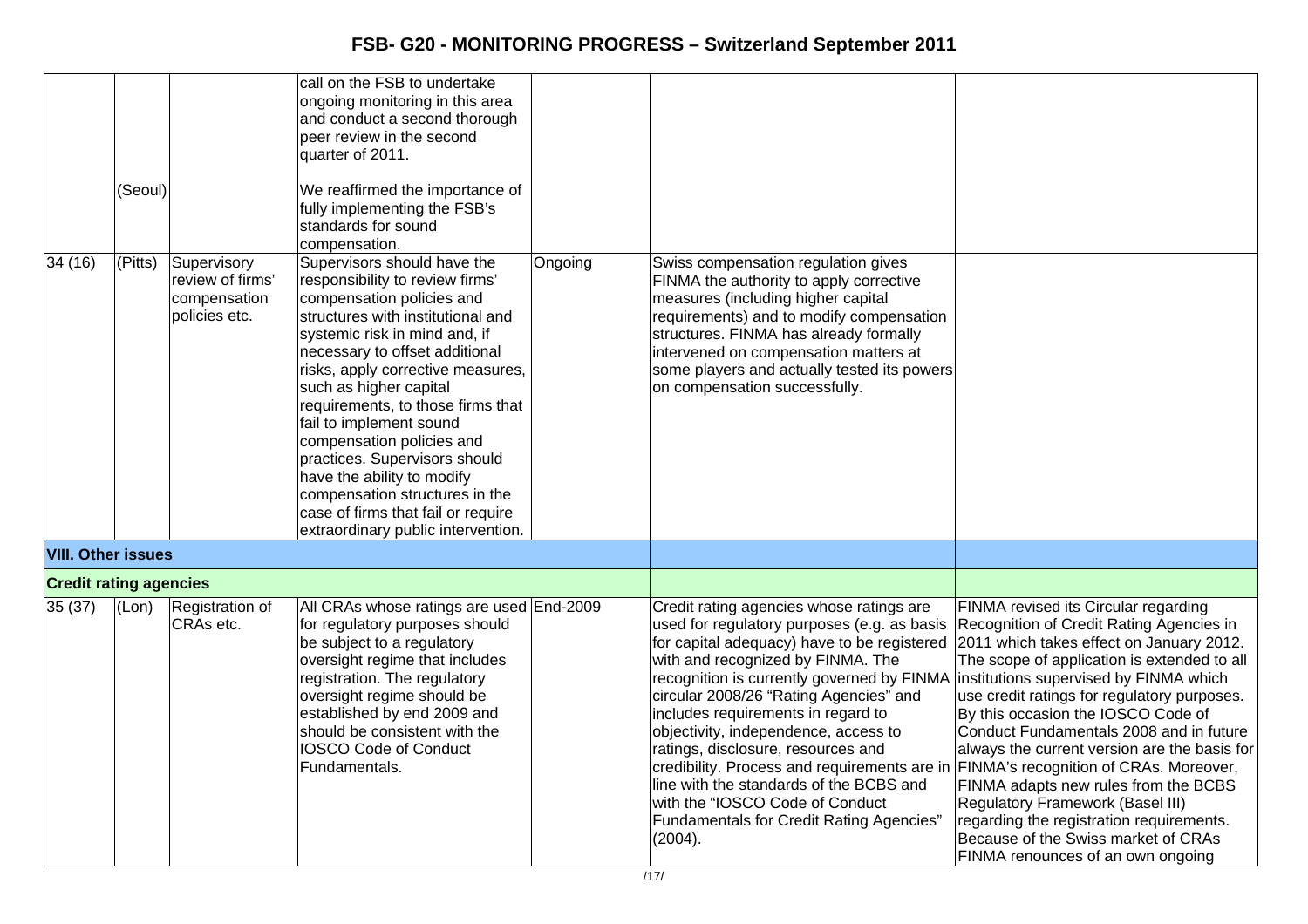|        |               |                                                                                                       |                                                                                                                                                                                                                                                                                                                                              |                  |                                                                                                                                                                                                                        | supervision of CRAs particularly the most<br>considerable CRAs are based abroad and<br>will be subject to ongoing supervision in<br>other jurisdictions in the medium-term.                                                                                                                                                                        |
|--------|---------------|-------------------------------------------------------------------------------------------------------|----------------------------------------------------------------------------------------------------------------------------------------------------------------------------------------------------------------------------------------------------------------------------------------------------------------------------------------------|------------------|------------------------------------------------------------------------------------------------------------------------------------------------------------------------------------------------------------------------|----------------------------------------------------------------------------------------------------------------------------------------------------------------------------------------------------------------------------------------------------------------------------------------------------------------------------------------------------|
| 36(38) | (Lon)         | <b>CRA</b> practices<br>and procedures<br>etc.                                                        | National authorities will enforce<br>compliance and require changes<br>to a rating agency's practices<br>and procedures for managing<br>conflicts of interest and assuring<br>the transparency and quality of<br>the rating process.<br>CRAs should differentiate ratings<br>for structured products and<br>provide full disclosure of their | End-2009         | Switzerland has already included the<br>requirements of the according IOSCO code<br>in its recognition practices.                                                                                                      | Switzerland will review the adequacy of its<br>recognition process and requirements with<br>respect to the recommendations of the<br>BCBS working group. It is envisaged that a<br>possible need for adjustments will be<br>rather small. In addition, the relevant<br>agencies currently recognized for<br>regulatory purposes are foreign firms. |
|        |               |                                                                                                       | ratings track record and the<br>information and assumptions that<br>underpin the ratings process.<br>The oversight framework should<br>be consistent across jurisdictions<br>with appropriate sharing of<br>information between national<br>authorities, including through<br>IOSCO.                                                         |                  |                                                                                                                                                                                                                        |                                                                                                                                                                                                                                                                                                                                                    |
| 37(39) | (FSB<br>2009) | Globally<br>compatible<br>solutions to<br>conflicting<br>compliance<br>obligations for<br><b>CRAs</b> | Regulators should work together As early as<br>towards appropriate, globally<br>compatible solutions (to<br>conflicting compliance<br>obligations for CRAs) as early as<br>possible in 2010.                                                                                                                                                 | possible in 2010 | Switzerland will follow the<br>recommendations and standards of the<br>BCBS. As nearly all relevant rating<br>agencies are based outside Switzerland,<br>there should not be too much room for<br>potential conflicts. |                                                                                                                                                                                                                                                                                                                                                    |
| 38(40) |               | (Seoul) Reducing the<br>reliance on<br>ratings                                                        | We also endorsed the FSB's<br>principles on reducing reliance<br>on external credit ratings.<br>Standard setters, market<br>participants, supervisors and<br>central banks should not rely<br>mechanistically on external credit<br>ratings.                                                                                                 | Ongoing          | Switzerland follows the respective BCBS<br>recommendations and standards.                                                                                                                                              |                                                                                                                                                                                                                                                                                                                                                    |
|        | (FSF<br>2008) |                                                                                                       | IV. 8 Authorities should check<br>that the roles that they have<br>assigned to ratings in regulations                                                                                                                                                                                                                                        |                  |                                                                                                                                                                                                                        |                                                                                                                                                                                                                                                                                                                                                    |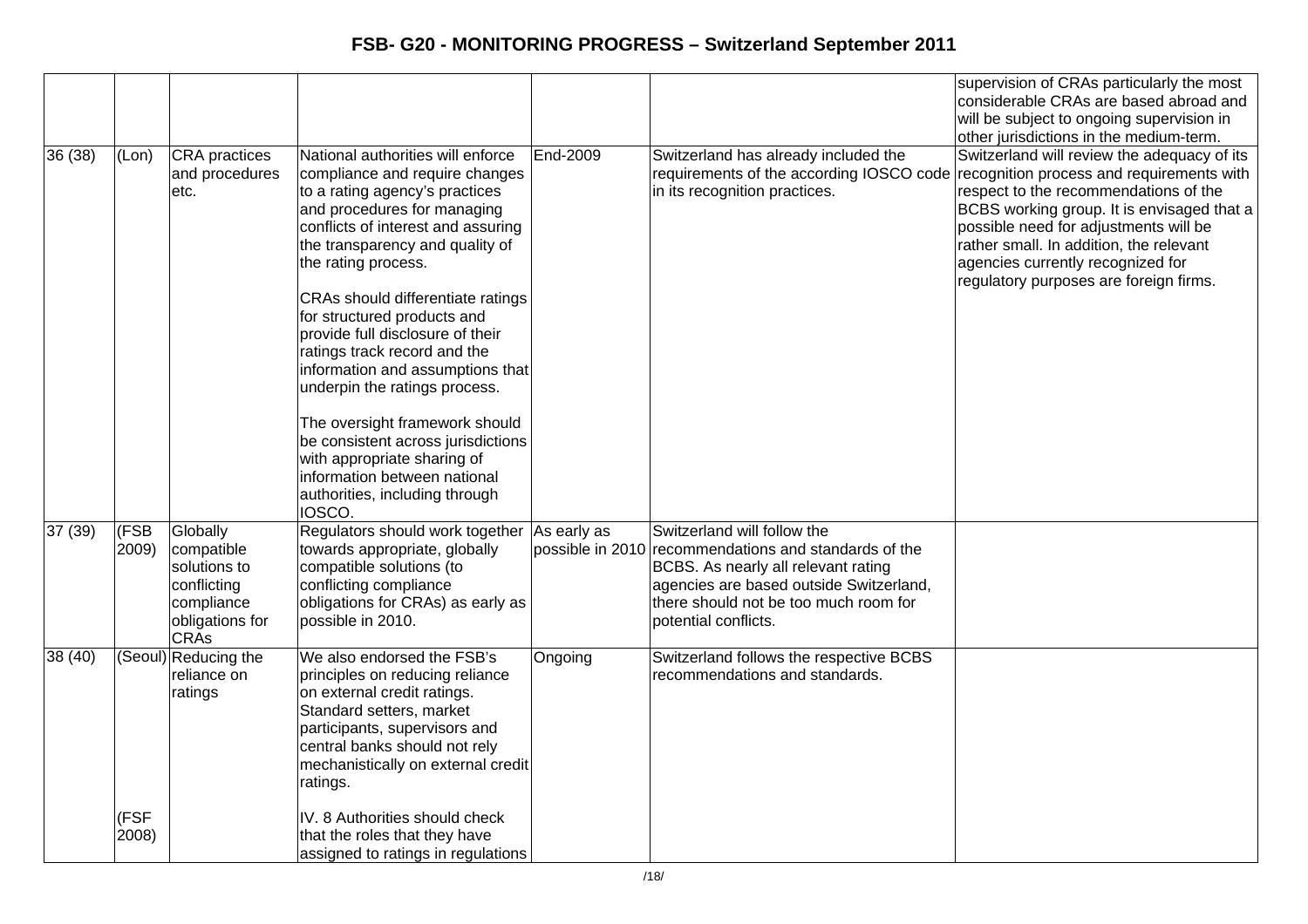|                        |                   |                                                                            | and supervisory rules are<br>consistent with the objectives of<br>having investors make<br>independent judgment of risks<br>and perform their own due<br>diligence, and that they do not<br>induce uncritical reliance on<br>credit ratings as a substitute for<br>that independent evaluation. |         |                                                                                                                                                                                                                                                                                                                                                                                                                                                                                                                                                                         |                                                                                                                        |
|------------------------|-------------------|----------------------------------------------------------------------------|-------------------------------------------------------------------------------------------------------------------------------------------------------------------------------------------------------------------------------------------------------------------------------------------------|---------|-------------------------------------------------------------------------------------------------------------------------------------------------------------------------------------------------------------------------------------------------------------------------------------------------------------------------------------------------------------------------------------------------------------------------------------------------------------------------------------------------------------------------------------------------------------------------|------------------------------------------------------------------------------------------------------------------------|
| <b>Risk management</b> |                   |                                                                            |                                                                                                                                                                                                                                                                                                 |         |                                                                                                                                                                                                                                                                                                                                                                                                                                                                                                                                                                         |                                                                                                                        |
| 39(48)                 | $ $ (Pitts)       | Robust,<br>transparent<br>stress test                                      | We commit to conduct robust,<br>transparent stress tests as<br>needed.                                                                                                                                                                                                                          | Ongoing | FINMA is conducting in-depth discussions<br>with the large banking institutions and<br>assists these initiatives by providing own<br>stress scenarios. The stress scenarios are<br>developed in conjunction with the SNB.                                                                                                                                                                                                                                                                                                                                               | FINMA and the SNB continue to monitor<br>the economic environment and will adapt<br>the stress scenarios as necessary. |
| 40 (49)                | (Pitts)           | Efforts to deal<br>with impaired<br>assets and raise<br>additional capital | Our efforts to deal with impaired<br>assets and to encourage the<br>raising of additional capital must<br>continue, where needed.                                                                                                                                                               | Ongoing | Currently, the Swiss large banks are<br>sufficiently capitalised and were able to<br>deal with impaired assets (albeit with state<br>assistance in one case).                                                                                                                                                                                                                                                                                                                                                                                                           | FINMA continues to monitor the situation<br>closely and would intervene formally and<br>informally if necessary.       |
| 41 (53)                |                   | (WAP) Enhanced risk<br>disclosures by<br>financial<br>institutions         | Financial institutions should<br>provide enhanced risk<br>disclosures in their reporting and<br>disclose all losses on an ongoing<br>basis, consistent with<br>international best practice, as<br>appropriate.                                                                                  | Ongoing | The Senior Supervisors Group defined in a<br>report leading-practice disclosures for<br>selected exposures (i.e. those instruments<br>that the marketplace now considers to be<br>high-risk or to involve more risk than<br>previously thought). Both big banks have to<br>comply with those standards.<br>In addition since January 1 2009 CS and<br>UBS have to issue an annual "Pillar 3<br>report" that provides information on their<br>implementation of the Basel II framework<br>and risk assessment processes in<br>accordance with the Pillar 3 requirements. |                                                                                                                        |
| <b>Others</b>          |                   |                                                                            |                                                                                                                                                                                                                                                                                                 |         |                                                                                                                                                                                                                                                                                                                                                                                                                                                                                                                                                                         |                                                                                                                        |
| 42 (46)                | $ $ (FSF<br>2008) | Review of<br>national deposit<br>insurance<br>arrangements                 | VI.9 National deposit insurance<br>arrangements should be<br>reviewed against the agreed<br>international principles, and<br>authorities should strengthen<br>arrangements where needed.                                                                                                        | Ongoing | During the crisis, the level of protection per<br>deposit and bank was increased from CHF<br>30,000 to CHF 100,000 on a temporary<br>basis. The maximum amount covered by<br>the deposit insurance scheme was raised<br>from CHF 4 billion to CHF 6 billion. These<br>amendments came into force on<br>December 20, 2008. In March 2011 the                                                                                                                                                                                                                             |                                                                                                                        |